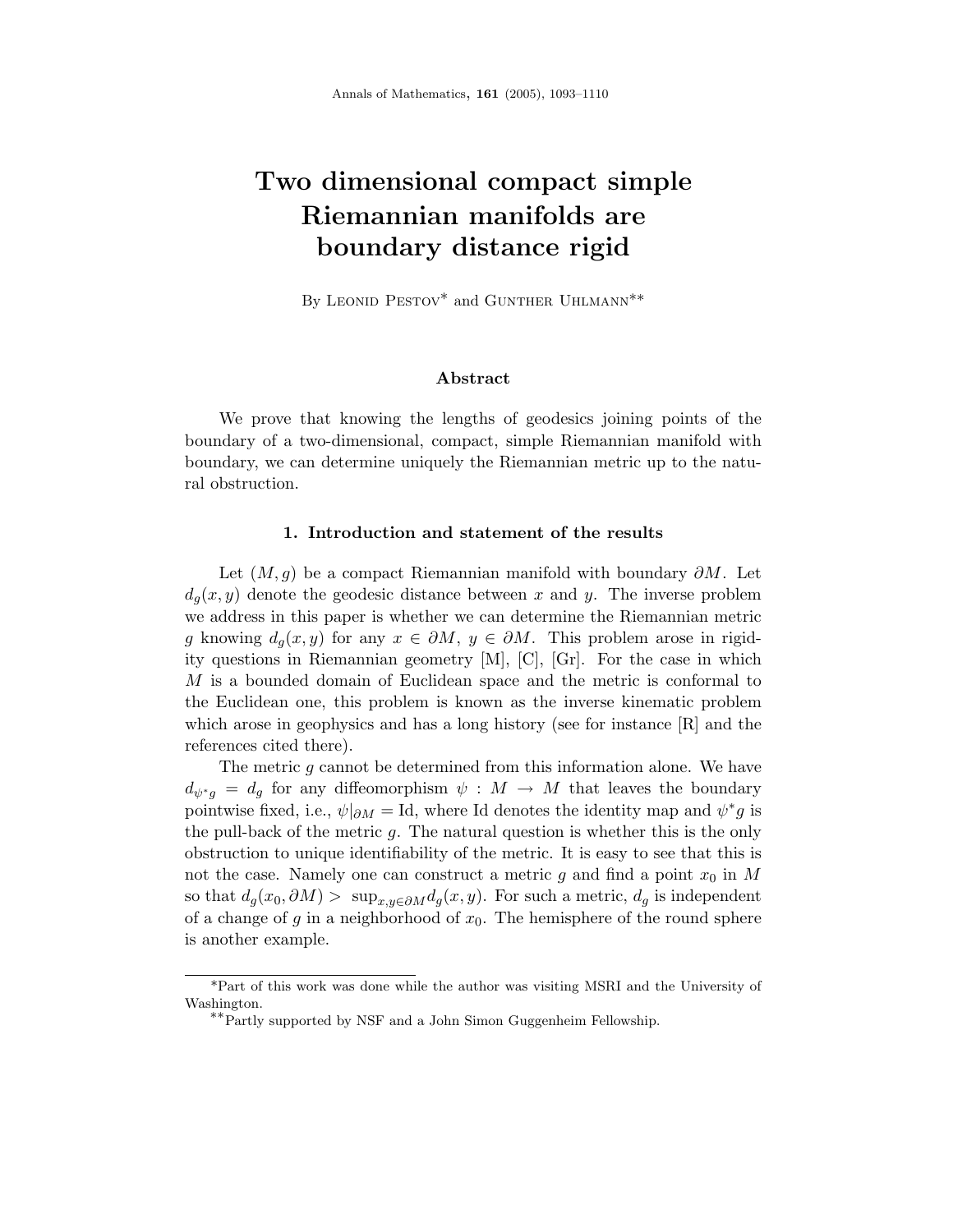Therefore it is necessary to impose some a *priori* restrictions on the metric. One such restriction is to assume that the Riemannian manifold is simple. A compact Riemannian manifold  $(M, g)$  with boundary is simple if it is simply connected, any geodesic has no conjugate points and *∂M* is strictly convex; that is, the second fundamental form of the boundary is positive definite in every boundary point. Any two points of a simple manifold can be joined by a unique geodesic.

R. Michel conjectured in [M] that simple manifolds are boundary distance rigid; that is,  $d_q$  determines  $q$  uniquely up to an isometry which is the identity on the boundary. This is known for simple subspaces of Euclidean space (see  $[Gr]$ , simple subspaces of an open hemisphere in two dimensions (see [M]), simple subspaces of symmetric spaces of constant negative curvature [BCG], simple two dimensional spaces of negative curvature (see [C1] or [O]).

In this paper we prove that simple two dimensional compact Riemannian manifolds are boundary distance rigid. More precisely we show

THEOREM 1.1. Let  $(M, g_i)$ ,  $i = 1, 2$ , be two dimensional simple compact Riemannian manifolds with boundary. Assume

$$
d_{g_1}(x, y) = d_{g_2}(x, y) \quad \forall (x, y) \in \partial M \times \partial M.
$$

Then there exists a diffeomorphism  $\psi : M \to M$ ,  $\psi|_{\partial M} = \text{Id}$ , so that

$$
g_2=\psi^*g_1.
$$

As has been shown in [Sh], Theorem 1.1 follows from

THEOREM 1.2. Let  $(M, g_i)$ ,  $i = 1, 2$ , be two dimensional simple compact Riemannian manifolds with boundary. Assume

$$
d_{g_1}(x, y) = d_{g_2}(x, y) \quad \forall (x, y) \in \partial M \times \partial M
$$

and  $g_1(x) = g_2(x)$  for all  $x \in \partial M$ . Then there exists a diffeomorphism  $\psi$ :  $M \to M$ ,  $\psi|_{\partial M} = \text{Id}$ , so that

$$
g_2=\psi^*g_1.
$$

We will prove Theorem 1.2. The function  $d_g$  measures the travel times of geodesics joining points of the boundary. In the case that both  $g_1$  and  $g_2$  are conformal to the Euclidean metric *e* (i.e.,  $(g_k)_{ij} = \alpha_k \delta_{ij}$ ,  $k = 1, 2$ , with  $\delta_{ij}$  the Krönecker symbol), as mentioned earlier, the problem we are considering here is known in seismology as the inverse kinematic problem. In this case, it has been proved by Mukhometov in two dimensions [Mu] that if  $(M, g_i)$ ,  $i = 1, 2$ , are simple and  $d_{g_1} = d_{g_2}$ , then  $g_1 = g_2$ . More generally the same method of proof shows that if  $(M, g_i)$ ,  $i = 1, 2$ , are simple compact Riemannian manifolds with boundary and they are in the same conformal class, i.e.  $g_1 = \alpha g_2$  for a positive function  $\alpha$  and  $d_{g_1} = d_{g_2}$  then  $g_1 = g_2$  [Mu1]. In this case the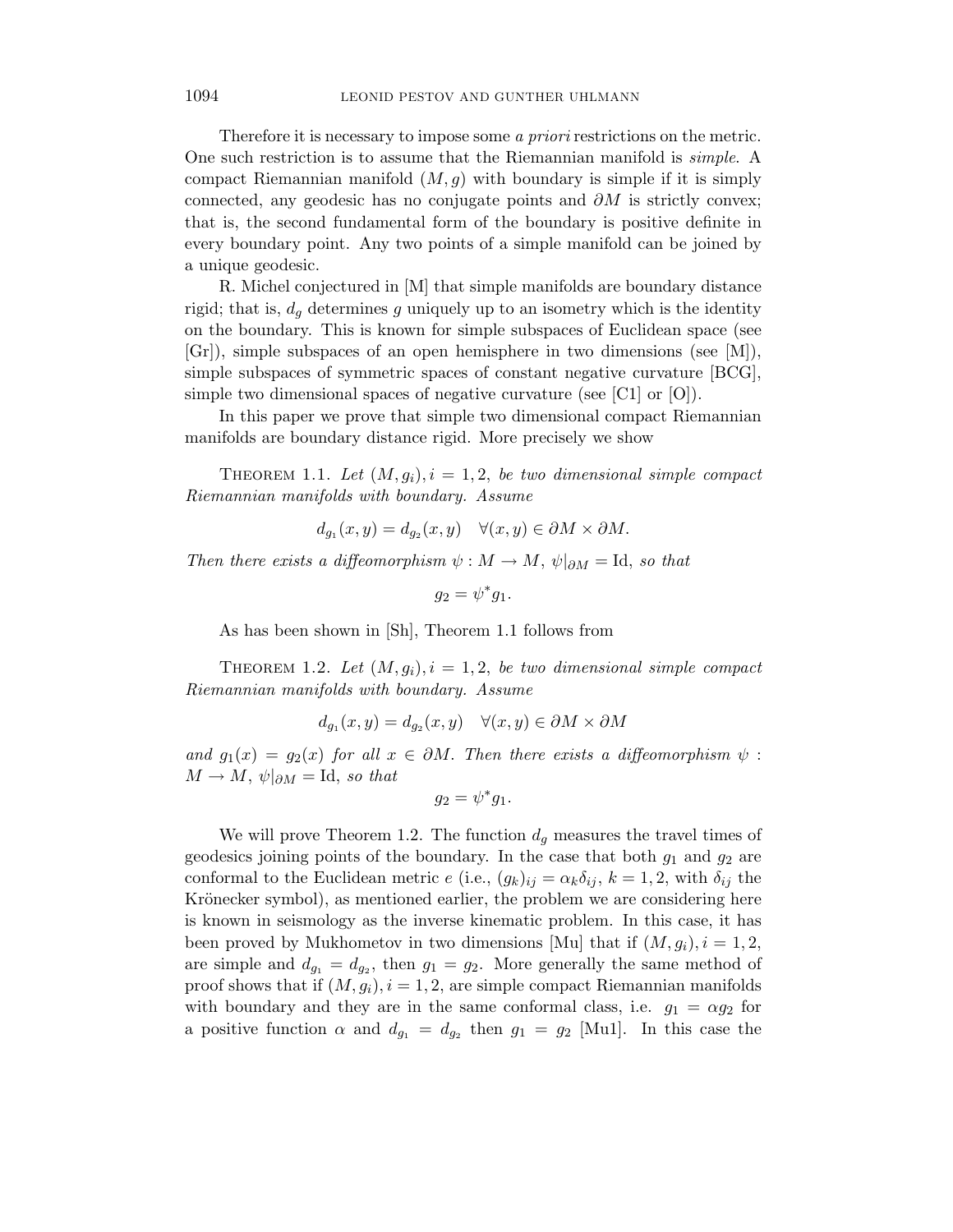diffeomorphism  $\psi$  must be the identity. For related results and generalizations see [B], [BG], [C], [GN], [MR].

We mention a closely related inverse problem. Suppose we have a Riemannian metric in Euclidean space which is the Euclidean metric outside a compact set. The inverse scattering problem for metrics is to determine the Riemannian metric by measuring the scattering operator (see  $[G]$ ). A similar obstruction occurs in this case with  $\psi$  equal to the identity outside a compact set. It was proved in [G] that from the wave front set of the scattering operator one can determine, under some nontrapping assumptions on the metric, the scattering relation on the boundary of a large ball. We proceed to define in more detail the scattering relation and its relation with the boundary distance function.

Let *ν* denote the unit-inner normal to  $\partial M$ . We denote by  $\Omega(M) \to M$  the unit-sphere bundle over *M*:

$$
\Omega(M) = \bigcup_{x \in M} \Omega_x, \quad \Omega_x = \{ \xi \in T_x(M) : |\xi|_g = 1 \}.
$$

 $\Omega(M)$  is a (2 dim  $M-1$ )-dimensional compact manifold with boundary, which can be written as the union  $\partial\Omega(M) = \partial_+\Omega(M) \cup \partial_-\Omega(M)$ ,

$$
\partial_{\pm}\Omega\left(M\right) = \{ (x,\xi) \in \partial\Omega\left(M\right), \pm \left(\nu\left(x\right),\xi\right) \geq 0 \}.
$$

The manifold of inner vectors  $\partial_+ \Omega(M)$  and outer vectors  $\partial_- \Omega(M)$  intersect at the set of tangent vectors

$$
\partial_0 \Omega(M) = \{ (x, \xi) \in \partial \Omega(M) , \quad (\nu(x), \xi) = 0 \}.
$$

Let (*M,g*) be an *n*-dimensional compact manifold with boundary. We say that  $(M, q)$  is *nontrapping* if each maximal geodesic is finite. Let  $(M, q)$ be nontrapping and the boundary  $\partial M$  strictly convex. Denote by  $\tau(x,\xi)$  the length of the geodesic  $\gamma(x,\xi,t)$ ,  $t \geq 0$ , starting at the point *x* in the direction  $\xi \in \Omega_x$ . This function is smooth on  $\Omega(M) \setminus \partial_0 \Omega(M)$ . The function  $\tau^0 = \tau |_{\partial \Omega(M)}$ is equal to zero on  $\partial_{-}\Omega(M)$  and is smooth on  $\partial_{+}\Omega(M)$ . Its odd part with respect to *ξ*,

$$
\tau_-^0(x,\xi) = \frac{1}{2} \left( \tau^0(x,\xi) - \tau^0(x,-\xi) \right)
$$

is a smooth function.

Definition 1.1. Let  $(M, g)$  be nontrapping with strictly convex boundary. The *scattering relation*  $\alpha : \partial \Omega(M) \to \partial \Omega(M)$  is defined by

$$
\alpha(x,\xi) = (\gamma(x,\xi,2\tau^0_-(x,\xi)), \dot{\gamma}(x,\xi,2\tau^0_-(x,\xi))).
$$

The scattering relation is a diffeomorphism  $\partial\Omega(M) \to \partial\Omega(M)$ . Notice that  $\alpha|_{\partial_{+}\Omega(M)} : \partial_{+}\Omega(M) \to \partial_{-}\Omega(M)$ ,  $\alpha|_{\partial_{-}\Omega(M)} : \partial_{-}\Omega(M) \to \partial_{+}\Omega(M)$  are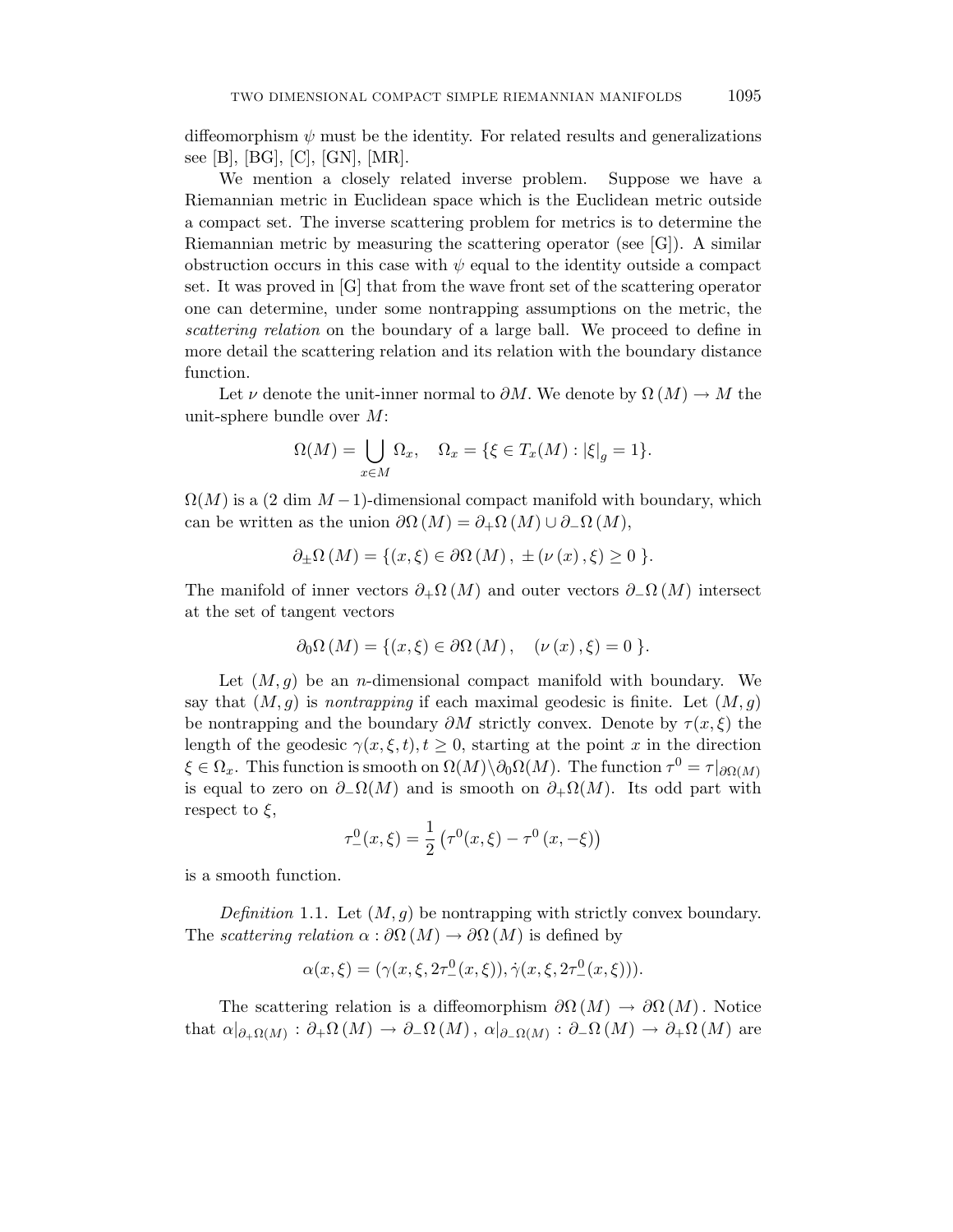diffeomorphisms as well. Obviously,  $\alpha$  is an involution,  $\alpha^2 = id$  and  $\partial_0\Omega(M)$ is the hypersurface of its fixed points,  $\alpha(x,\xi)=(x,\xi), (x,\xi)\in\partial_0\Omega(M)$ .

A natural inverse problem is whether the scattering relation determines the metric *g* up to an isometry which is the identity on the boundary. In the case that  $(M, g)$  is a simple manifold, and we know the metric at the boundary, knowing the scattering relation is equivalent to knowing the boundary distance function ([M]). We show in this paper that if we know the scattering relation we can determine the Dirichlet-to-Neumann (DN) map associated to the Laplace-Beltrami operator of the metric. We proceed to define the DN map.

Let (*M,g*) be a compact Riemannian manifold with boundary. The Laplace-Beltrami operator associated to the metric *g* is given in local coordinates by

$$
\Delta_g u = \frac{1}{\sqrt{\det g}} \sum_{i,j=1}^n \frac{\partial}{\partial x_i} \left( \sqrt{\det g} g^{ij} \frac{\partial u}{\partial x_j} \right)
$$

where  $(q^{ij})$  is the inverse of the metric q. Let us consider the Dirichlet problem

$$
\Delta_g u = 0 \text{ on } M, \quad u\Big|_{\partial M} = f.
$$

We define the DN map in this case by

$$
\Lambda_g(f) = (\nu, \nabla u|_{\partial M}).
$$

The inverse problem is to recover *g* from  $\Lambda_q$ .

In the two dimensional case the Laplace-Beltrami operator is conformally invariant. More precisely

$$
\Delta_{\beta g}=\frac{1}{\beta}\Delta_g
$$

for any function  $\beta$ ,  $\beta \neq 0$ . Therefore we have that for  $n = 2$ 

$$
\Lambda_{\beta(\psi^*g)} = \Lambda_g
$$

for any nonzero  $\beta$  satisfying  $\beta|_{\partial M} = 1$ .

Therefore the best that one can do in two dimensions is to show that we can determine the conformal class of the metric *g* up to an isometry which is the identity on the boundary. That this is the case is a result proved in [LeU] for simple metrics and for general connected two dimensional Riemannian manifolds with boundary in [LaU].

In this paper we prove:

THEOREM 1.3. Let  $(M, g_i)$ ,  $i = 1, 2$ , be compact, simple two dimensional Riemannian manifolds with boundary. Assume that  $\alpha_{g_1} = \alpha_{g_2}$ . Then  $\Lambda_{g_1} = \Lambda_{g_2}$ .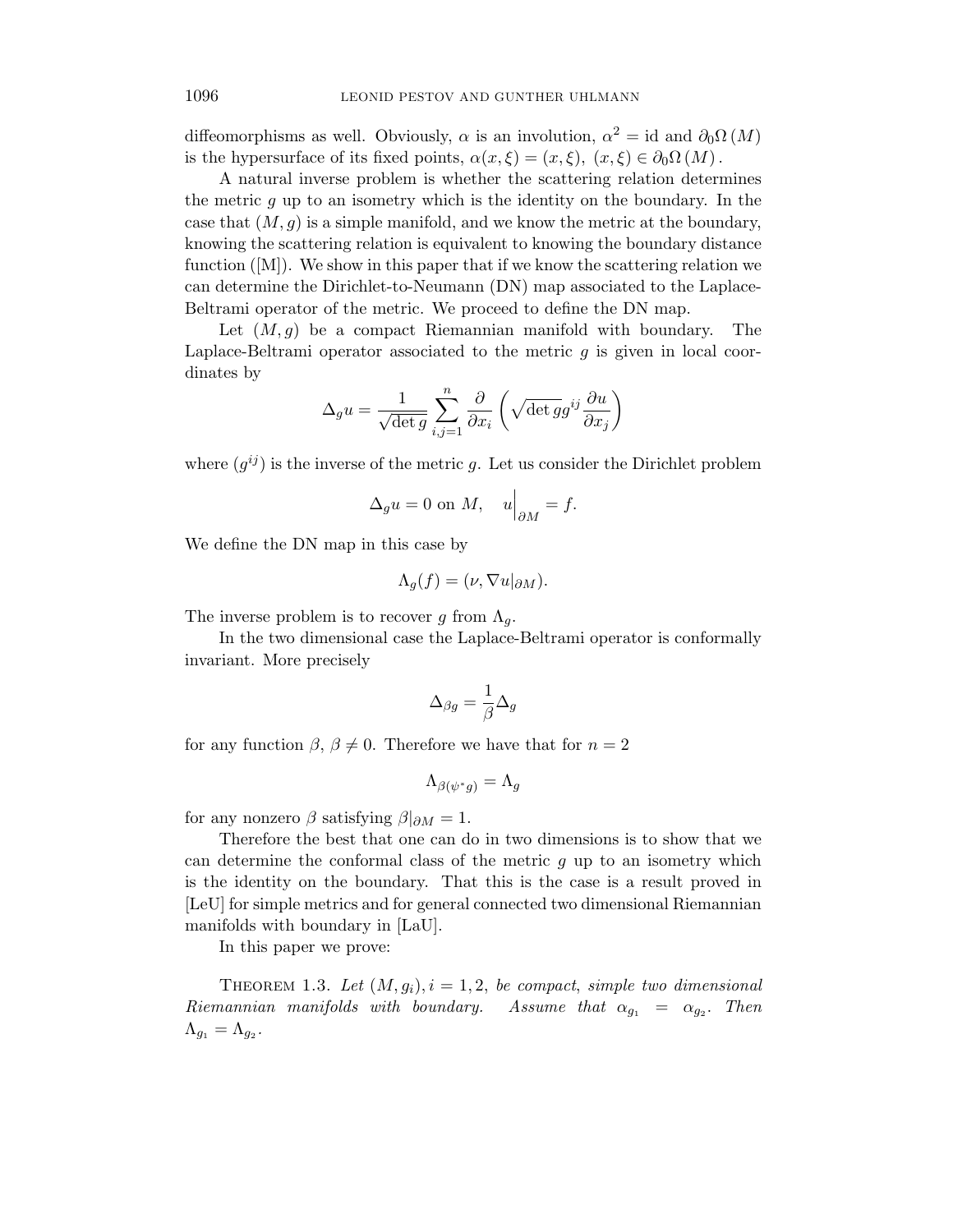The proof of Theorem 1.2 is reduced then to the proof of Theorem 1.3. In fact from Theorem 1.3 and the result of [LaU] we can determine the conformal class of the metric up to an isometry which is the identity on the boundary. Now by Mukhometov's result, the conformal factor must be one proving that the metrics are isometric via a diffeomorphism which is the identity at the boundary. In other words  $d_{g_1} = d_{g_2}$  implies that  $\alpha_{g_1} = \alpha_{g_2}$ . By Theorem 1.3,  $\Lambda_{g_1} = \Lambda_{g_2}$ . By the result of [LeU], [LaU], there exist a diffeomorphism  $\psi$ :  $M \longrightarrow M$ ,  $\psi|_{\partial M} =$  Identity, and a function  $\beta \neq 0$ ,  $\beta|_{\partial M} =$  identity such that  $g_1 = \beta \psi^* g_2$ . By Mukhometov's theorem  $\beta = 1$  showing that  $g_1 = \psi^* g_2$ , proving Theorem 1.2. and Theorem 1.1.

The proof of Theorem 1.3 consists in showing that from the scattering relation we can determine the traces at the boundary of conjugate harmonic functions, which is equivalent information to knowing the DN map associated to the Laplace-Beltrami operator. The steps to accomplish this are outlined below. It relies on a connection between the Hilbert transform and geodesic flow.

We embed  $(M, g)$  into a compact Riemannian manifold  $(S, g)$  with no boundary. Let  $\varphi_t$  be the geodesic flow on  $\Omega(S)$  and  $\mathcal{H} = \frac{d}{dt}\varphi_t|_{t=0}$  be the geodesic vector field. Introduce the map  $\psi : \Omega(M) \to \partial_{-}\Omega(M)$  defined by

$$
\psi(x,\xi) = \varphi_{\tau(x,\xi)}(x,\xi), \quad (x,\xi) \in \Omega(M).
$$

The solution of the boundary value problem for the transport equation

$$
\mathcal{H}u = 0, \quad u|_{\partial_{+}\Omega(M)} = w
$$

can be written in the form

$$
u = w_{\psi} = w \circ \alpha \circ \psi.
$$

Let  $u^f$  be the solution of the boundary value problem

$$
\mathcal{H}u = -f, \quad u|_{\partial_{-}\Omega(M)} = 0,
$$

which we can write as

$$
u^f(x,\xi) = \int\limits_0^{\tau(x,\xi)} f(\varphi_t(x,\xi))dt, \quad (x,\xi) \in \Omega(M).
$$

In particular

$$
\mathcal{H}\tau=-1.
$$

The trace

$$
If = u^f|_{\partial_{+}\Omega(M)}
$$

is called the geodesic X-ray transform of the function *f*. By the fundamental theorem of calculus we have

(1.1) 
$$
I\mathcal{H}f = (f \circ \alpha - f)|_{\partial_+\Omega(M)}.
$$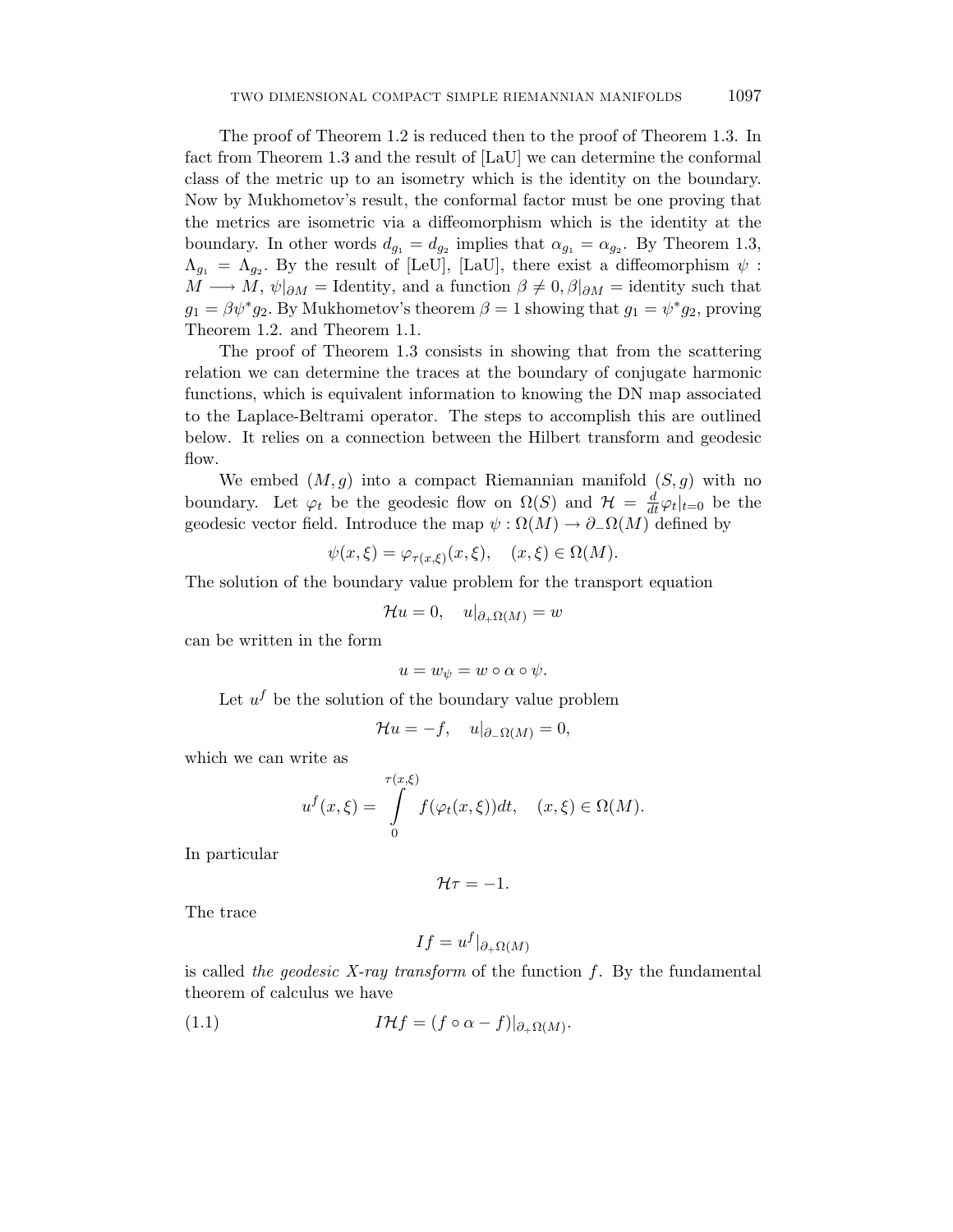In what follows we will consider the operator *I* acting only on functions that do not depend on  $\xi$ , unless otherwise indicated. Let  $L^2_{\mu}(\partial_{+}\Omega(M))$  be the real Hilbert space, with scalar product given by

$$
(u,v)_{L^2_{\mu}(\partial_{+}\Omega(M))} = \int_{\partial_{+}\Omega(M)} \mu uv d\Sigma, \quad \mu = (\xi,\nu).
$$

Here the measure  $d\Sigma = d(\partial M) \wedge d\Omega_x$  where  $d(\partial M)$  is the induced volume form on the boundary by the standard measure on *M* and

$$
d\Omega_x = \sqrt{\det g} \sum_{k=1}^n (-1)^{k+1} \xi^k d\xi^1 \wedge \cdots \wedge d\hat{\xi}^k \wedge \cdots d\xi^n.
$$

As usual the scalar product in  $L^2(M)$  is defined by

$$
(u, v) = \int_M uv \sqrt{\det g} dx.
$$

The operator *I* is a bounded operator from  $L^2(M)$  into  $L^2_{\mu}(\partial_{+}\Omega(M))$ . The adjoint  $I^* : L^2_\mu(\partial_\text{+}\Omega(M)) \to L^2(M)$  is given by

$$
I^*w(x) = \int_{\Omega_x} w_{\psi}(x,\xi) d\Omega_x.
$$

We will study the solvability of equation  $I^*w = h$  with smooth right-hand side. Let  $w \in C^{\infty}(\partial_{+}\Omega(M))$ . Then the function  $w_{\psi}$  will not be smooth on  $\Omega(M)$  in general. We have that  $w_{\psi} \in C^{\infty}(\Omega(M) \setminus \partial_0 \Omega(M))$ . We give below necessary and sufficient conditions for the smoothness of  $w_{\psi}$  on  $\Omega(M)$ .

We introduce the operators of even and odd continuation with respect to *α*:

$$
A_{\pm}w(x,\xi) = w(x,\xi), \qquad (x,\xi) \in \partial_{+}\Omega(M),
$$
  

$$
A_{\pm}w(x,\xi) = \pm (\alpha^*w)(x,\xi), \quad (x,\xi) \in \partial_{-}\Omega(M).
$$

The scattering relation preserves the measure  $|(\xi,\nu)|d\Sigma$  and therefore the  $\mathcal{L}^2_{\mu}(\partial + \Omega(M)) \to L^2_{|\mu|}(\partial \Omega(M))$  are bounded, where  $L^2_{|\mu|}(\partial \Omega(M))$ is real Hilbert space with scalar product

$$
(u,v)_{L^2_{|\mu|}(\partial \Omega(M))} = \int\limits_{\partial \Omega(M)} |\mu| \, uv d\Sigma, \quad \mu = (\xi, \nu).
$$

The adjoint of  $A_{\pm}$  is a bounded operator  $A_{\pm}^*: L^2_{|\mu|}(\partial \Omega(M)) \to L^2_{\mu}(\partial_{+}\Omega(M))$ given by

 $A^*_{\pm}u = (u \pm u \circ \alpha)|_{\partial_{+}\Omega(M)}$ .

By  $A_{-}^{*}$ , formula  $(1.1)$  can be written in the form

(1.2) 
$$
I \mathcal{H} f = -A_{-}^{*} f^{0}, \quad f^{0} = f|_{\partial \Omega(M)}.
$$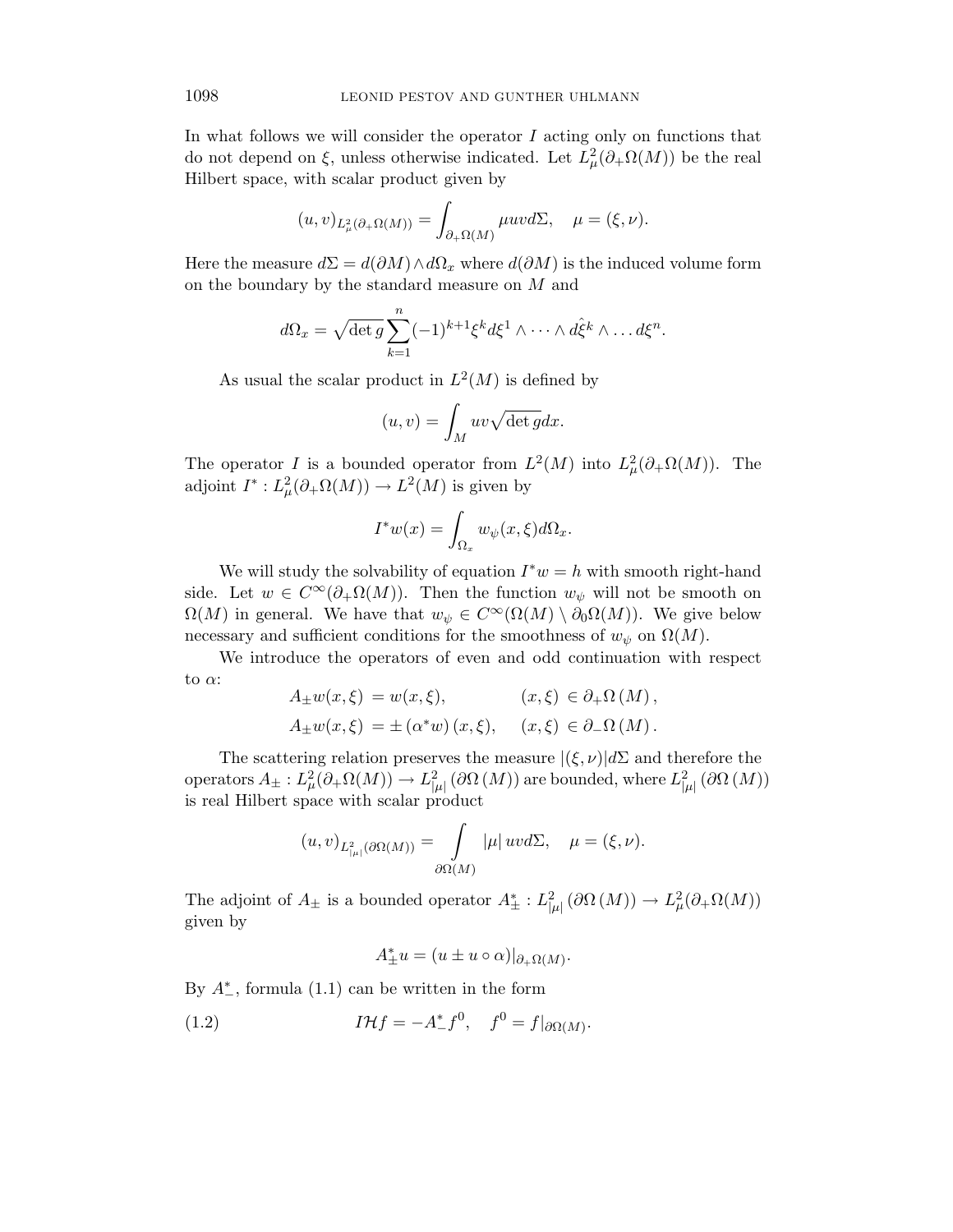The space  $C^{\infty}_{\alpha}(\partial_{+}\Omega(M))$  is defined by

$$
C_{\alpha}^{\infty}(\partial_{+}\Omega\left(M\right)) = \{ w \in C^{\infty}(\partial_{+}\Omega\left(M\right)) : w_{\psi} \in C^{\infty}\left(\Omega\left(M\right)\right) \}.
$$

We have the following characterization of the space of smooth solutions of the transport equation.

Lemma 1.1.

$$
C_{\alpha}^{\infty}(\partial_{+}\Omega(M)) = \{ w \in C^{\infty}(\partial_{+}\Omega(M)) : A_{+}w \in C^{\infty}(\partial \Omega(M)) \}.
$$

Now we can state the main theorem for solvability for *I*∗.

THEOREM 1.4. Let  $(M, g)$  be a simple, compact two dimensional Riemannian manifold with boundary. Then the operator  $I^*: C^{\infty}_{\alpha}(\partial_{+}\Omega(M)) \to C^{\infty}(M)$ is onto.

Next, we define the Hilbert transform:

(1.3) 
$$
Hu(x,\xi) = \frac{1}{2\pi} \int_{\Omega_x} \frac{1+(\xi,\eta)}{(\xi_{\perp},\eta)} u(x,\eta) d\Omega_x(\eta), \quad \xi \in \Omega_x,
$$

where the integral is understood as a principal-value integral. Here  $\perp$  means a 90° rotation. In coordinates  $(\xi_{\perp})_i = \varepsilon_{ij} \xi^j$ , where

$$
\varepsilon = \sqrt{\det g} \begin{pmatrix} 0 & 1 \\ -1 & 0 \end{pmatrix}.
$$

The Hilbert transform *H* transforms even (respectively odd) functions with respect to  $\xi$  to even (respectively odd) ones. If  $H_+$  (respectively  $H_-$ ) is the even (respectively odd) part of the operator *H*:

$$
H_+u(x,\xi) = \frac{1}{2\pi} \int_{\Omega_x} \frac{(\xi,\eta)}{(\xi_\perp,\eta)} u(x,\eta) d\Omega_x(\eta),
$$
  

$$
Hu_-(x,\xi) = \frac{1}{2\pi} \int_{\Omega_x} \frac{1}{(\xi_\perp,\eta)} u(x,\eta) d\Omega_x(\eta)
$$

and  $u_+$ ,  $u_-$  are the even and odd parts of the function *u*, then  $H_+u = Hu_+$ ,  $H_-\mathbf{u} = H\mathbf{u}_-$ .

We introduce the notation  $\mathcal{H}_{\perp} = (\xi_{\perp}, \nabla) = -(\xi, \nabla_{\perp})$ , where  $\nabla_{\perp} = \varepsilon \nabla$ and  $\nabla$  is the covariant derivative with respect to the metric *g*. The following commutator formula for the geodesic vector field and the Hilbert transform is very important in our approach.

THEOREM 1.5. Let  $(M, g)$  be a two dimensional Riemannian manifold. For any smooth function *u* on  $\Omega(M)$  there exists the identity

(1.4) 
$$
[H, \mathcal{H}]u = \mathcal{H}_{\perp}u_0 + (\mathcal{H}_{\perp}u)_0
$$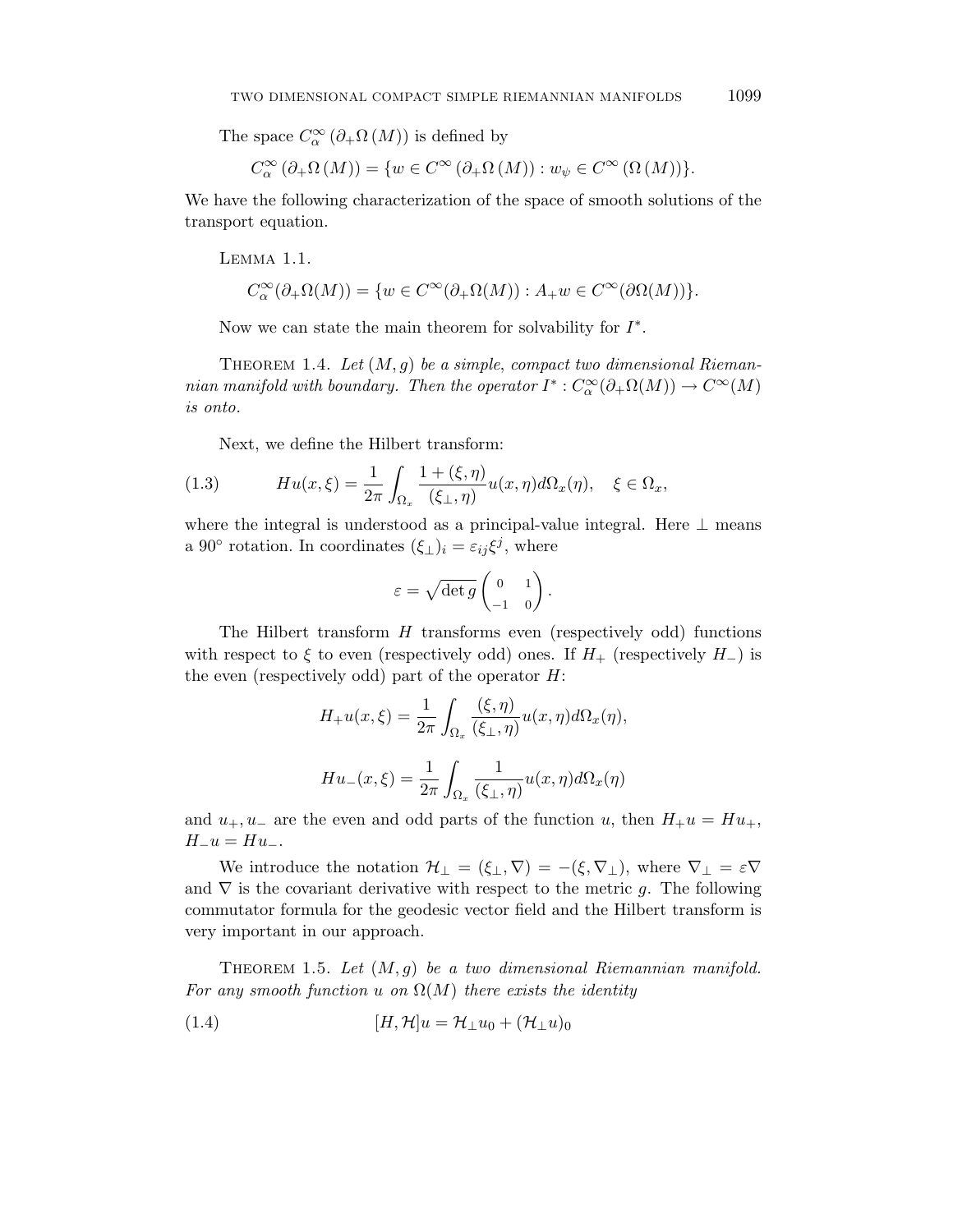where

$$
u_0(x) = \frac{1}{2\pi} \int_{\Omega_x} u(x,\xi) d\Omega_x
$$

is the average value.

Now we can prove Theorem 1.3. Separating the odd and even parts with respect to  $\xi$  in (1.4) we obtain the identities:

$$
H_+\mathcal{H}u-\mathcal{H}H_-u=(\mathcal{H}_\perp u)_0,\quad H_-\mathcal{H}u-\mathcal{H}H_+u=\mathcal{H}_\perp u_0.
$$

Let  $(M, g)$  be a nontrapping strictly convex manifold. Take  $u = w_{\psi}, w \in$  $C_{\alpha}^{\infty}(\partial_{+}(\Omega))$ . Then

$$
2\pi \mathcal{H}H_+ w_{\psi} = -\mathcal{H}_{\perp}I^*w
$$

and using formula (1.2) we conclude

$$
(1.5) \t 2\pi A_-^* H_+ A_+ w = I \mathcal{H}_\perp I^* w,
$$

since  $w_{\psi}|_{\partial \Omega(M)} = A_{+}w$ .

Let  $(h, h_*)$  be a pair of conjugate harmonic functions on *M*,

$$
\nabla h = \nabla_{\perp} h_*, \quad \nabla h_* = -\nabla_{\perp} h.
$$

Notice, that  $\delta \nabla = \Delta$  is the Laplace-Beltrami operator and  $\delta \nabla_{\perp} = 0$ . Let  $I^*w = h$ . Since  $I\mathcal{H}_{\perp}h = I\mathcal{H}h_* = -A^*_{-}h_*^0$ , where  $h_*^0 = h_*|_{\partial M}$ , we obtain from (1.5)

(1.6) 
$$
2\pi A_-^* H_+ A_+ w = -A_-^* h_*^0.
$$

The following theorem gives the key to obaining the DN map from the scattering relation.

THEOREM 1.6. Let *M* be a 2-dimensional simple manifold. Let  $w \in$  $C^{\infty}_{\alpha}(\partial_{+}\Omega(M))$  and  $h_*$  is harmonic continuation of function  $h^0_*$ . Then equation (1.6) holds if and only if the functions  $h = I^*w$  and  $h_*$  are conjugate harmonic functions.

Proof. The necessity has already been established. By (1.2) and (1.5) the equality (1.6) can be written in the form

$$
I\mathcal{H}_{\perp}h=I\mathcal{H}q,
$$

where *q* is an arbitrary smooth continuation onto *M* of the function  $h_*^0$  and  $h = I^*w$ . Thus, the ray transform of the vector field  $\nabla q + \nabla_{\perp} h$  equals 0. Consequently, this field is potential ([An]); that is,  $\nabla q + \nabla_{\perp} h = \nabla p$  and  $p|_{\partial M} = 0$ . Then the functions *h* and  $h_* = q - p$  are conjugate harmonic functions and  $h_*|_{\partial M} = h_*^0$ . We have finished the proof of the main theorem.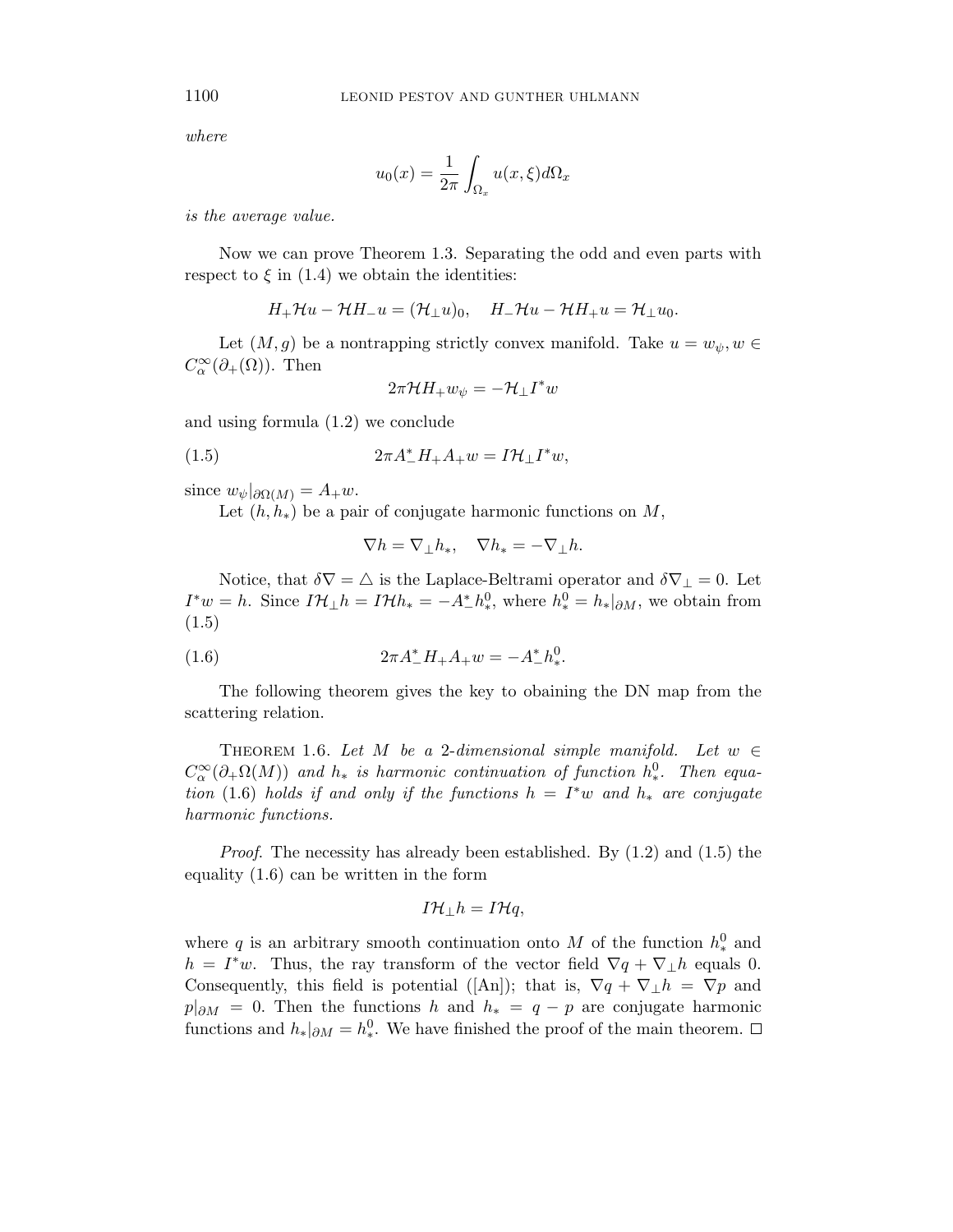In summary we have the following procedure to obtain the DN map from the scattering relation. For an arbitrary given smooth function  $h_*^0$  on  $\partial M$  we find a solution  $w \in C^{\infty}_{\alpha}(\partial_{+}\Omega(M))$  of the equation (1.6). Then the functions  $h^0 = 2\pi (A_+ w)_0$  (notice, that  $2\pi (A_+ w)_0 = I^* w|_{\partial M}$ ) and  $h^0_*$  are the traces of conjugate harmonic functions. This gives the map

$$
h^0_* \to (\nu_\perp, \nabla h^0) = (\nu, \nabla h_*|_{\partial M}),
$$

which is the DN map proving Theorem 1.3.

A brief outline of the paper is as follows. In Section 2 we collect some facts and definition needed later. In Section 3 we study the solvability of  $I^*w = h$ on Sobolev spaces and prove Theorem 1.4. In Section 4 we make a detailed study of the scattering relation and prove Lemma 1.1. In Section 5 we prove Theorem 1.5.

We would like to thank the referee for the very valuable comments on a previous version of the paper.

### **2. Preliminaries and notation**

Here we will give some definitions and formulas needed in what follows. For further references see [E], [J], [K], [Sh]. Let  $\pi : T(M) \to M$  be the tangent bundle over an *n*-dimensional Riemannian manifold (*M,g*). We will denote points of the manifold  $T(M)$  by pairs  $(x, \xi)$ . The connection map  $K: T(T(M)) \to T(M)$  is defined by its local representation

 $K(x, \xi, y, \eta) = (x, \eta + \Gamma(x)(y, \xi)), \quad (\Gamma(x)(y, \xi))^i = \Gamma^i_{jk}(x)y^j\xi^k, \qquad i = 1, \dots, n,$ 

where  $\Gamma^i_{jk}$  are the Christoffel symbols of the metric *g*,

$$
\Gamma^i_{jk} = \frac{1}{2}g^{il}\left(\frac{\partial g_{jl}}{\partial x^k} + \frac{\partial g_{kl}}{\partial x^j} - \frac{\partial g_{jk}}{\partial x^l}\right).
$$

The linear map  $K(x,\xi) = K|_{(x,\xi)}$ :  $T_{(x,\xi)}(T(M)) \to T_xM$  defines the horizontal subspace  $H_{(x,\xi)} = \text{Ker } K(x,\xi)$ . It can be identified with the tangent space  $T_x(M)$  by the isomorphism

$$
J_{(x,\xi)}^h = (\pi'(x,\xi)|_{H_{(x,\xi)}})^{-1} : T_x(M) \to H_{(x,\xi)}.
$$

The vertical space  $V_{(x,\xi)} = \text{Ker } \pi'(x,\xi)$  can also be identified with  $T_x(M)$  by use of the isomorphism

$$
J_{(x,\xi)}^v = (K(x,\xi)|_{V_{(x,\xi)}})^{-1} : T_x(M) \to V_{(x,\xi)}.
$$

The tangent space  $T_{(x,\xi)}(T(M))$  is the direct sum of the horizontal and vertical subspaces,  $T_{(x,\xi)}(T(M)) = H_{(x,\xi)} \oplus V_{(x,\xi)}$ . An arbitrary vector  $X \in$  $T_{(x,\xi)}(T(M))$  can be uniquely decomposed in the form

$$
X = J^h_{(x,\xi)} X_h + J^v_{(x,\xi)} X_v,
$$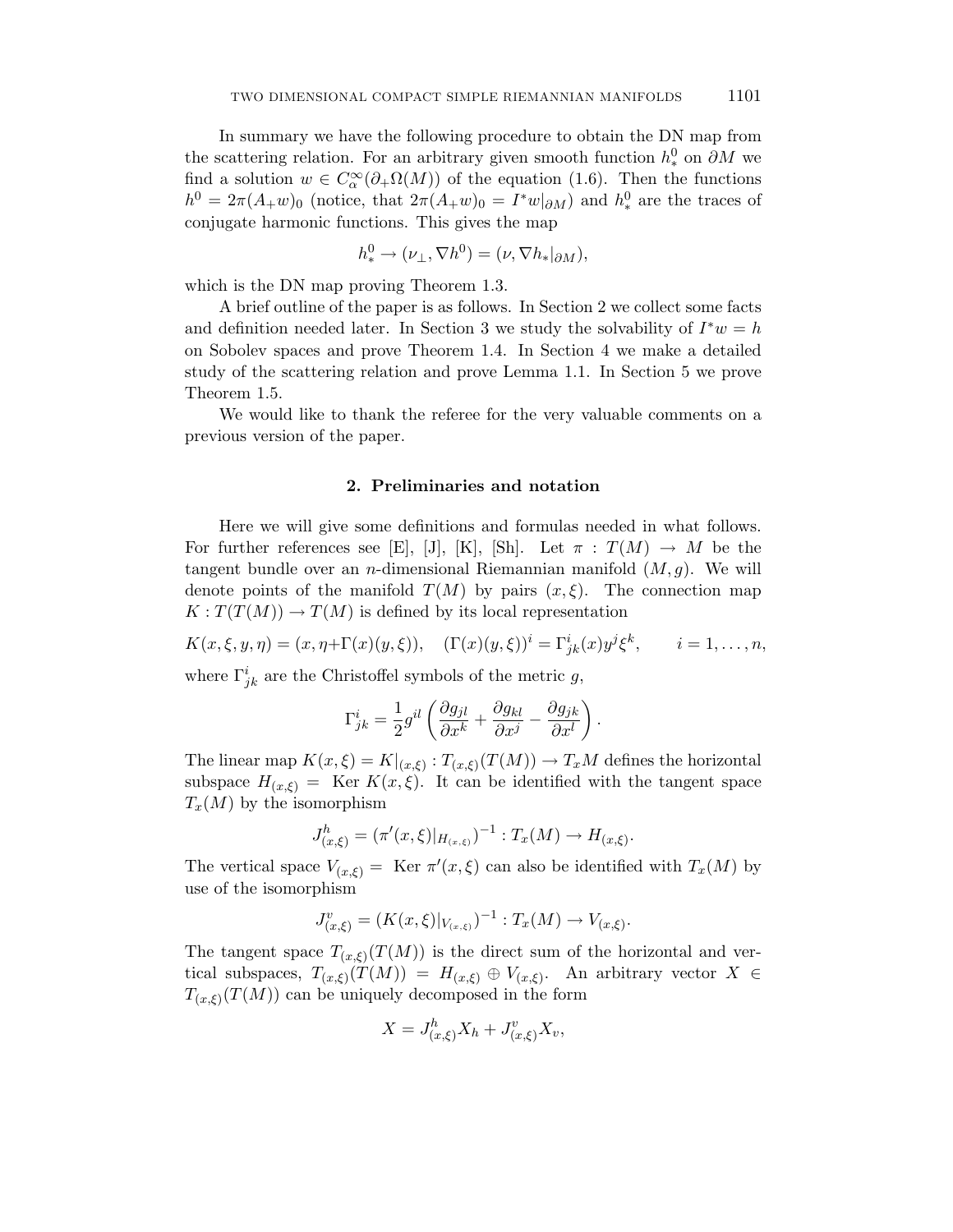where

$$
X_h = \pi'(x,\xi)X, \quad X_v = K(x,\xi)X.
$$

We will call  $X_h, X_v$  the horizontal and vertical components of the vector X and use the notation  $X = (X_h, X_v)$ . If in local coordinates  $X = (X^1, \ldots, X^{2n})$ then  $X_h, X_v$  is given by

$$
X_h^i = X^i, \quad X_v^i = X^{i+n} + \Gamma_{jk}^i(x)X^j\xi^k, \quad i = 1, \dots, n.
$$

Let *N* be a smooth manifold and  $f: T(M) \to N$  a smooth map. Then the derivative  $f'(x,\xi) : T_{(x,\xi)}(T(M)) \to T_{f(x,\xi)}(N)$  defines the horizontal  $\nabla_h f(x,\xi)$ and vertical  $\nabla_v f(x,\xi)$  derivatives:

$$
\nabla_h f(x,\xi) = f'(x,\xi) \circ J^h_{(x,\xi)} : T_x(M) \to T_{f(x,\xi)}(N),
$$
  

$$
\nabla_v f(x,\xi) = f'(x,\xi) \circ J^v_{(x,\xi)} : T_x(M) \to T_{f(x,\xi)}(N).
$$

We have that

(2.1) 
$$
f'(x,\xi)X = (\nabla_h f(x,\xi), X_h) + (\nabla_v f(x,\xi), X_v).
$$

In local coordinates

$$
\nabla_{hj} f^{(\alpha)}(x,\xi) = \left(\frac{\partial}{\partial x^j} - \Gamma^i_{jk}(x)\xi^k \frac{\partial}{\partial \xi^i}\right) f^{(\alpha)}(x,\xi),
$$
  

$$
\nabla_{vj} f^{(\alpha)}(x,\xi) = \frac{\partial}{\partial \xi^j} f^{(\alpha)}(x,\xi), \quad \alpha = 1, \dots, \text{dim } N.
$$

We now state the definition of vertical and horizontal derivatives for semibasic tensor fields. We recommend Chapter 3 of [Sh] for more details.

Let  $T_s^r(M)$  denote the bundle of tensor fields of degree  $(r, s)$  on *M*. A section of this bundle is called a tensor field of degree  $(r, s)$ . Let  $\pi_s^r : T_s^r(M) \to$ *M* be the projection. A fiber map  $u : T(M) \to T_s^r(TM)$ ; i.e.,  $\pi_s^r \circ u = \pi$  is called a semibasic tensor field of degree  $(r, s)$  on the manifold  $T(M)$ . Denote by  $\xi$  the semibasic vector field given by the identity map  $T(M) \to T(M)$ . An arbitrary tensor field *u* of degree (*r, s*) on the manifold *M*; i.e., section  $u: M \to T_s^r(M)$  defines, by the formula  $u \circ \pi$ , a semibasic tensor field (since  $\pi_s^r \circ (u \circ \pi) = (\pi_s^r \circ u) \circ \pi = \text{id} \circ \pi = \pi$ . The map  $u \to u \circ \pi$  identifies tensor fields on *M* and  $\xi$ -constant semibasic tensor fields on  $T(M)$ . Using the metric *g* we can identify the bundle  $T_s^r(M)$  with  $T_0^{r+s}(M)$  and the bundle  $T_{r+s}^0(M)$ with  $T^*_{r+s}(M)$ .

We can define invariantly horizontal  $\nabla u$  and vertical  $\nabla_{\xi} u$  derivatives of semibasic tensor field *u* ([Sh]). They are also semibasic tensor fields. In local coordinates the horizontal and vertical derivatives are given by

$$
(\nabla u)_{i_1...i_{m+1}} = \tilde{\nabla}_{i_{m+1}} u_{i_1...i_m} - \Gamma^j_{i_{(m+1)}k} \xi^k \frac{\partial u_{i_1...i_m}}{\partial \xi^j}, \quad (\nabla_{\xi} u)_{i_1...i_{m+1}} = \frac{\partial u_{i_1...i_m}}{\partial \xi^{i_{m+1}}},
$$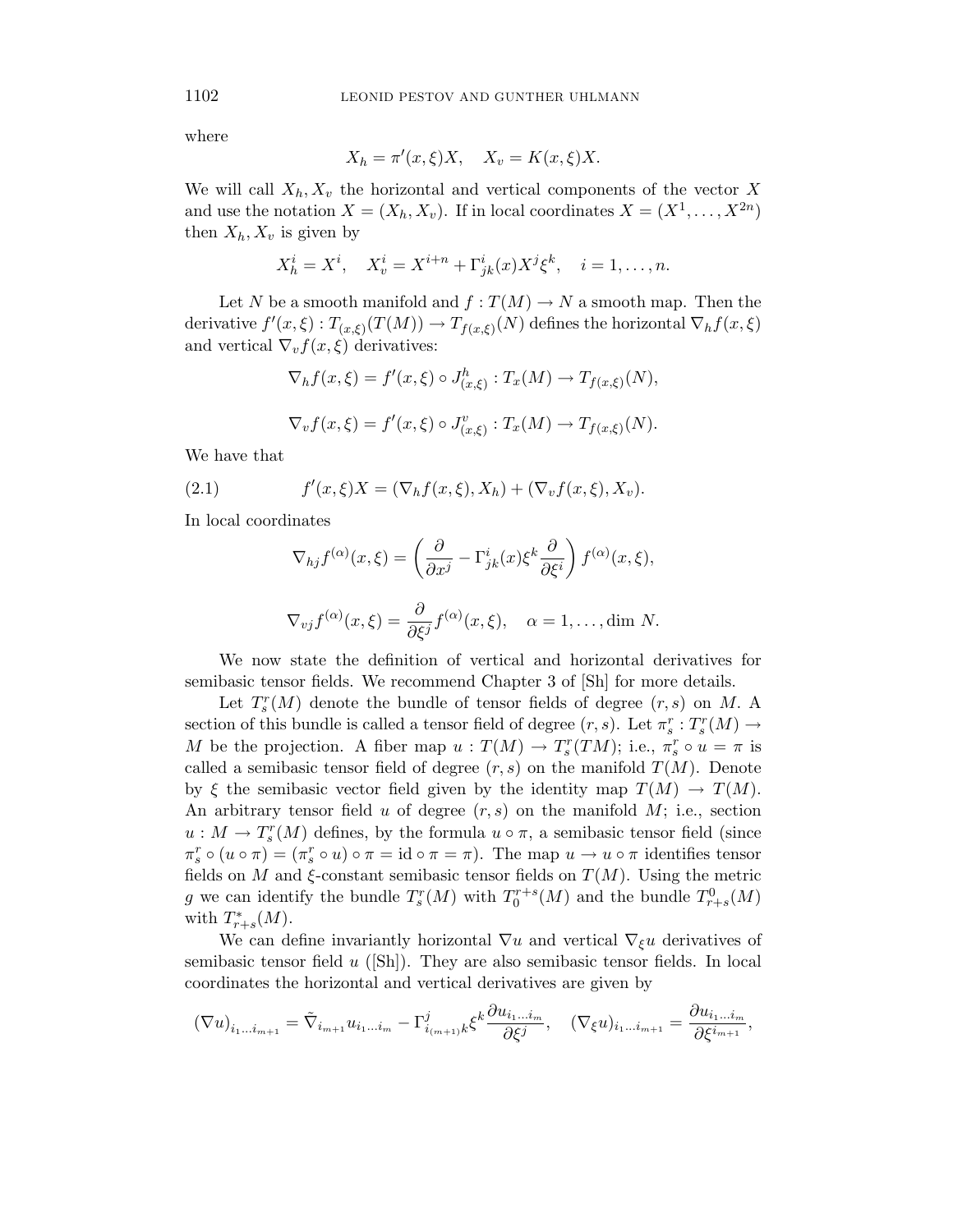where  $\tilde{\nabla}$  denotes the usual covariant derivative on the manifold  $(M, g)$ . Notice that for *ξ*-constant tensor fields,  $\nabla u = \nabla u$  and since we identify *ξ*-constant semibasic tensor fields with tensor fields on  $M$ , we will use one notation  $\nabla$  for covariant and horizontal derivatives.

We define tangent derivatives of semibasic tensor fields on the submanifold of the unit sphere  $\Omega(M)$  by

$$
\nabla_{\Omega} u = \nabla(u \circ p)|_{\Omega(M)}, \quad \partial u = \nabla_{\xi}(u \circ p)|_{\Omega(M)},
$$

where  $p : T(M) \to \Omega(M)$  is the projection  $p(x,\xi) = (x,\xi/|\xi|)$ . Obviously  $(\xi, \partial) = 0$ . Since  $\nabla_{\Omega} |\xi| = 0$  we will use the notation  $\nabla$  instead of  $\nabla_{\Omega}$ . In addition we recall the following formulas (see [Sh])

$$
\nabla g = 0, \quad \nabla \xi = 0, \quad \partial_j \xi^i = \delta^i_j - \xi^i \xi_j,
$$

$$
[\nabla, \partial] = 0, \quad [\partial_i, \partial_j] = \xi_i \partial_j - \xi_j \partial_i,
$$

$$
[\nabla_i, \nabla_j] u = -R^p_{qij} \partial_p u,
$$

where *R* is the curvature tensor. In the last formula *u* is a scalar.

#### **3. The geodesic** X**-ray transform**

In this section we study the solvability of the equation *I*∗*w* = *h* and prove Theorem 1.4.

Lemma 3.1. Let *V* be an open set of a Riemannian manifold (*M,g*)*.* We can define the ray transform as before. Then the normal operator *I*∗*I* is an elliptic pseudodifferential operator of order −1 on *V* with principal symbol  $c_n |\xi|^{-1}$  where  $c_n$  is a constant.

Proof. It is easy to see, that

(3.1)

$$
(I^*If)(x) = \int_{\Omega_x} d\Omega_x \int_{-\tau(x,-\xi)}^{\tau(x,\xi)} f(\gamma(x,\xi,t)) dt = 2 \int_{\Omega_x} d\Omega_x \int_{0}^{\tau(x,\xi)} f(\gamma(x,\xi,t)) dt.
$$

Before we continue we make a remark concerning notation. We have used up to now the notation  $\gamma(x,\xi,t)$  for a geodesic. But it is known [J], that a geodesic depends smoothly on the point *x* and vector  $\xi t \in T_x(M)$ . Therefore in what follows we will use sometimes the notation  $\gamma(x,\xi t)$  for a geodesic. Since the manifold M is simple, any small enough neighborhood  $U$  (in  $(S, g)$ ) is also simple (an open domain is simple if its closure is simple). For any point  $x \in U$  there is an open domain  $D_x^U \subset T_x(U)$  such that the exponential map  $\exp_x : D_x^U \to U$ ,  $\exp_x \eta = \gamma(x, \eta)$  is a diffeomorphism onto *U*. Let  $D_x$ ,  $x \in M$ , be the inverse image of M; then  $\exp_x(D_x) = M$  and  $\exp_x|_{D_x}: D_x \to M$  is a diffeomorphism.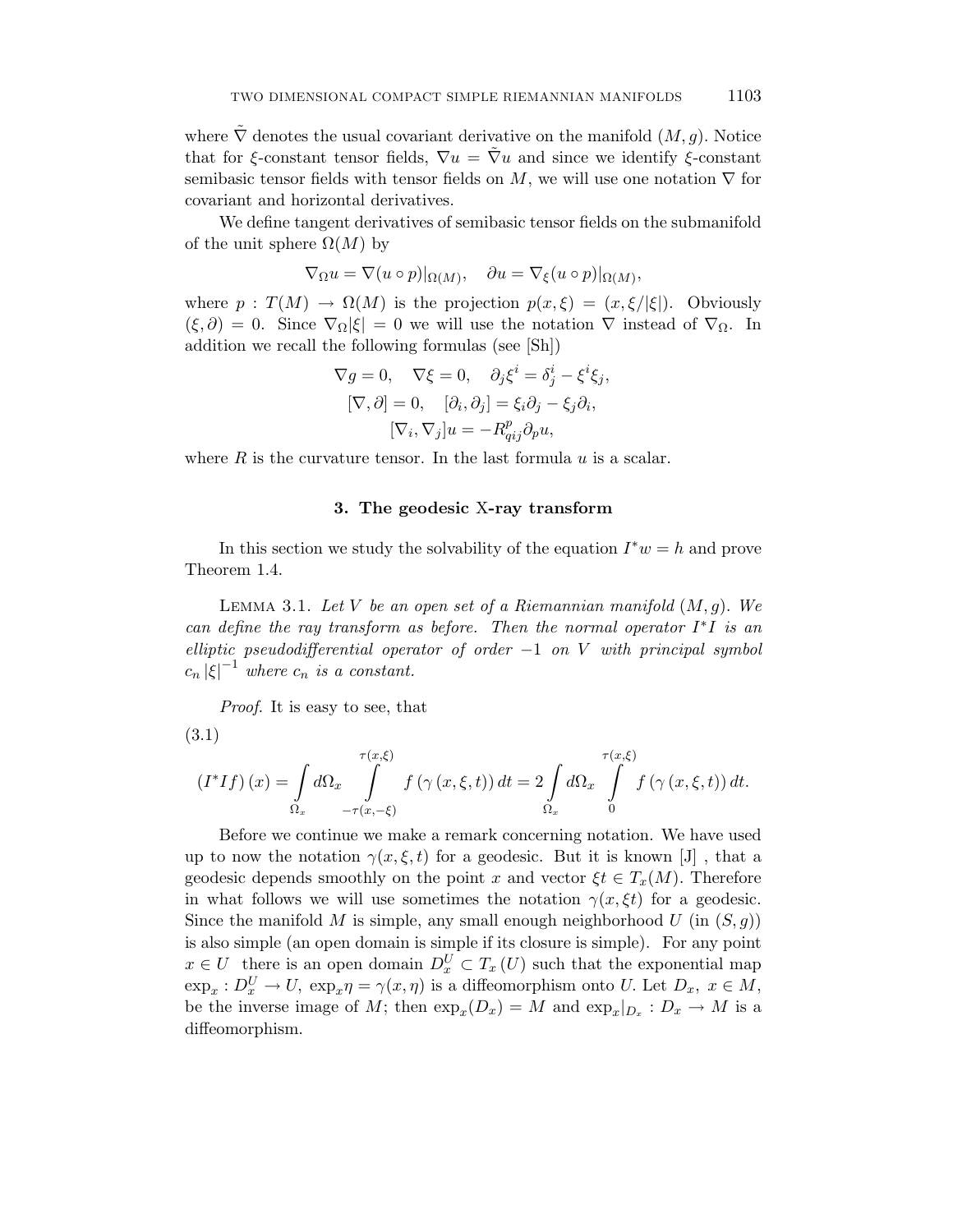Now we change variables in (3.1),  $y = \gamma(x, \xi t)$ . Then  $t = d_g(x, y)$  and

$$
\left(I^*If\right)(x) = \int\limits_M K\left(x, y\right) \, f\left(y\right) \, dy,
$$

where

$$
K(x,y) = 2 \frac{\det (\exp_x^{-1})'(x,y) \sqrt{\det g(x)}}{d_g^{n-1}(x,y)}.
$$

Notice, that since

(3.2) 
$$
\gamma(x,\eta) = x + \eta + O(|\eta|^2),
$$

it follows, that the Jacobian matrix of the exponential map is 1 at 0, and then  $\det(\exp_x^{-1'})(x, x) = 1/\det(\exp_x)'(x, 0) = 1$ . From (3.2) we also conclude that

$$
d^{2}(x, y) = G_{ij}(x, y) (x - y)^{i} (x - y)^{j}
$$
,  
\n $G_{ij}(x, x) = g_{ij}(x), G_{ij} \in C^{\infty} (M \times M)$ .

Therefore the kernel of *I*∗*I* can be written in the form

$$
K(x,y) = \frac{2 \det (\exp_x^{-1})'(x,y) \sqrt{\det g(x)}}{\left(G_{ij}(x,y) (x-y)^i (x-y)^j\right)^{(n-1)/2}}.
$$

Thus the kernel *K* has at the diagonal  $x = y$  a singularity of type  $|x-y|^{-n+1}$ . The kernel

$$
K_{0}(x, y) = \frac{2\sqrt{\det g(x)}}{\left(g_{ij}(x) (x - y)^{i} (x - y)^{j}\right)^{(n-1)/2}}
$$

has the same singularity. Clearly, the difference  $K - K_0$  has a singularity of type  $|x-y|^{-n+2}$ . Therefore the principal symbols of both operators coincide. The principal symbol of the integral operator, corresponding to the kernel  $K_0$ coincides with its full symbol and is easily calculated. As a result

$$
\sigma(I^*I)(x,\xi) = 2\sqrt{\det g(x)} \int \frac{e^{-i(y,\xi)}}{(g_{ij}(x) y^i y^j)^{(n-1)/2}} dy = c_n |\xi|^{-1}.
$$

Let  $r_M$  denote the restriction from *S* onto *M*.

Theorem 3.1. Let *U* be a simple neighborhood of the simple manifold *M*. Then for any function  $h \in H^s(M)$ ,  $s \geq 0$ , there exists function  $f \in H^{s-1}(U)$ ,  $r_M I^* I f = h.$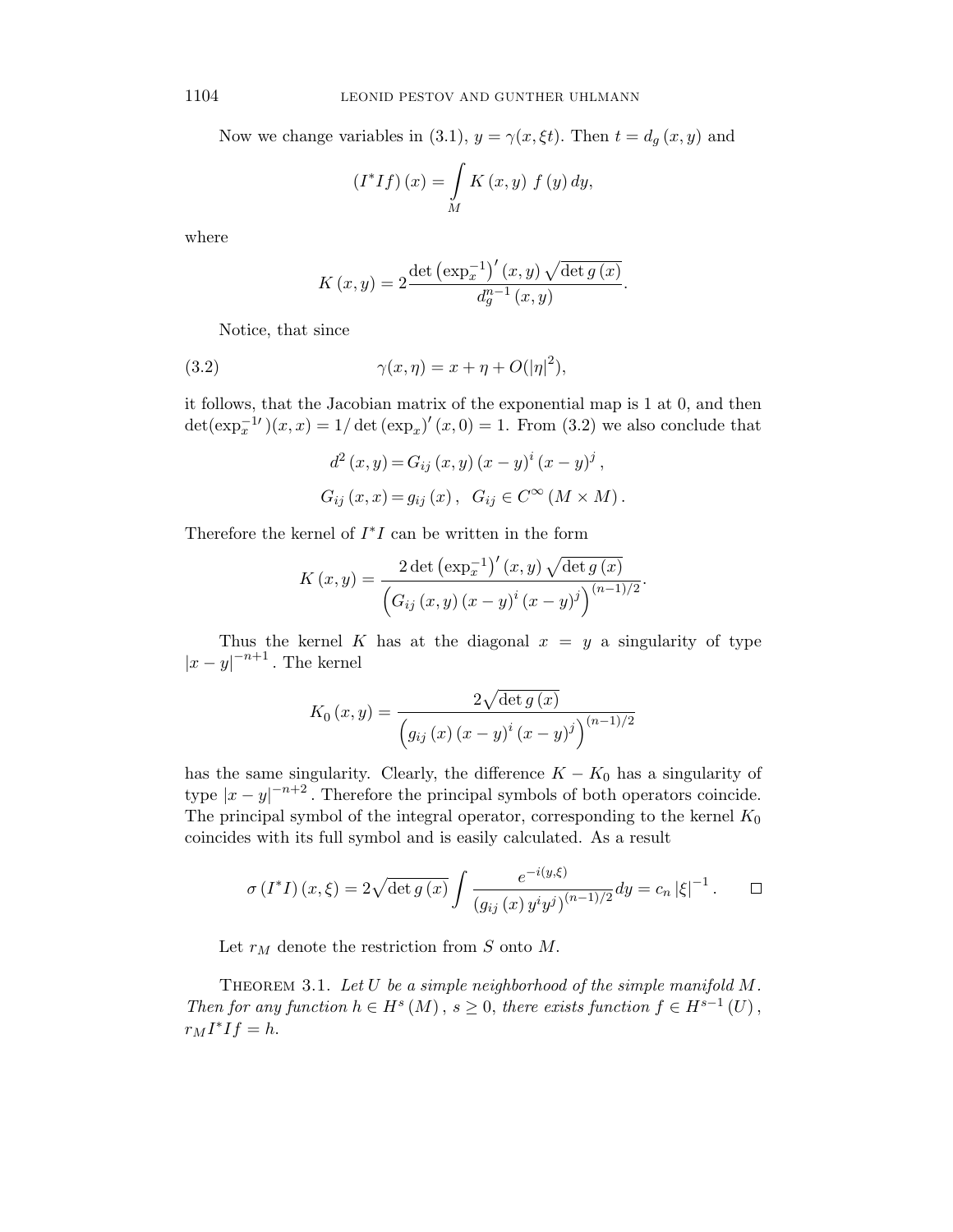*Proof.* Let  $(M, g)$  be simple and embedded into a compact Riemannian manifold  $(S, g)$  without boundary, of the same dimension. Choose a finite atlas of *S*, which consist of simple open sets  $U_k$  with coordinate maps  $\kappa_k : U_k \to$ *R*<sup>n</sup>. Let  $\{\varphi_k\}$  be the subordinated partition of unity:  $\varphi_k \geq 0$ , supp $\varphi_k \subset$  $U_k$ ,  $\sum \varphi_k = 1$ . We assume without loss of generality that  $M \subset U_1$  and  $\varphi_1|_M = 1$ . We consider the operators  $I_k$ ,  $I_k^*$  for the domain  $U_k$ , and the pseudodifferential operator on (*S, g*)

$$
Pf = \sum_{k} \varphi_k \left( I_k^* I_k \right) \left( f|_{U_k} \right), \ \ f \in D' \left( X \right).
$$

Every operator  $I_k^* I_k : C_0^{\infty}(U_k) \to C^{\infty}(U_k)$  is an elliptic pseudodifferential operator of order  $-1$  with principal symbol  $c_n |\xi|^{-1}$ ,  $\xi \in T(U_k)$ . Then P is an elliptic pseudodifferential operator with principal symbol  $c_n |\xi|^{-1}$ ,  $\xi \in T(S)$ , and, therefore, is a Fredholm operator from  $H^s(S)$  into  $H^{s+1}(S)$ . We have that Ker *P* has finite dimension, Ran *P* is closed and has finite codimension. Notice, that  $P^* = P$  (more precisely if  $P^s = P : H^s(S) \to H^{s+1}(S)$ , then  $(P_s)^* = P_{-s-1}$ ).

For arbitrary  $s \geq 0$  the operator  $r_M : H^s(S) \to H^s(M)$  is bounded and  $r_M(H^s(S)) = H^s(M)$ . Then the range of  $r_M P : H^s(S) \to H^{s+1}(M), s \geq -1$ , is closed.

Since *M* is only covered by  $U_1$  and  $\varphi_1|_M = 1$  we have that  $r_M P f =$  $r_M I_1^* I_1 (f|_{U_1})$ . Thus, the range of the operator  $r_M I_1^* I_1 : H^s (U_1) \to H^{s+1} (M)$ ,  $s \geq -1$  is closed. Now, to prove the solvability of the equation,

$$
r_M I_1^* I_1 f = h \in H^{s+1}(M), \ s \ge -1,
$$

in  $H^{s}(U_1)$  it is sufficient to show that the kernel of the adjoint  $(r_M I_1^* I_1)^*$ :  $(H^{(s+1)}(M))^{*} \to (H^{s}(U_{1}))^{*}$  is zero.

Let  $\langle,\rangle_M$  and  $\langle,\rangle$  be dualities between  $H^s(M)$  and  $(H^s)^*(M)$  or  $H^s(S)$ and  $H^{-s}(S)$  respectively. The dual space  $(H^{s}(M))^{*}$ ,  $s \geq 0$ , can be identified with the subspace of  $H^{-s}(S)$ :

$$
(H^{s}(M))^{*} = H^{-s}(M) = \{ u \in H^{-s}(S) : \text{supp } u \subset M \}.
$$

For any  $f \in H^s(U_1)$ ,  $u \in H^{-(1+s)}(M)$  we have

$$
\langle r_M I_1^* I_1 f, u \rangle_M = \langle P_s \tilde{f}, u \rangle = \langle \tilde{f}, P_{-s-1} u \rangle,
$$

where  $\tilde{f}$  is an arbitrary continuation of  $f$  on the manifold  $S$ . On the other hand

$$
\langle r_M I_1^* I_1 f, u \rangle_M = \langle f, (r_M I_1^* I_1)^* u \rangle_M.
$$

Since  $\tilde{f}$  is arbitrary, then equality  $\langle \tilde{f}, P_{-s-1}u \rangle = \langle f, (r_M I_1^* I_1)^* u \rangle_M$  implies  $(r_M I_1^* I_1)^* = r_{U_1} P_{-s-1} = r_{U_1} I_1^* I_1.$ 

Because of ellipticity the equality  $r_{U_1} Pu = 0$  implies smoothness  $u|_{U_1}$ , and then  $u \in H^{-s-1}(M)$  implies  $u \in C_0^{\infty}(U_1)$ . Since  $r_{U_1}Pu = I_1^*I_1u$ , then

$$
I_1^* I_1 u = 0 \Longrightarrow ||I_1 u||^2_{L^2_{\mu}(\partial_{+} \Omega(\overline{U_1}))} = 0 \Longrightarrow I_1 u = 0 \Longrightarrow u = 0.
$$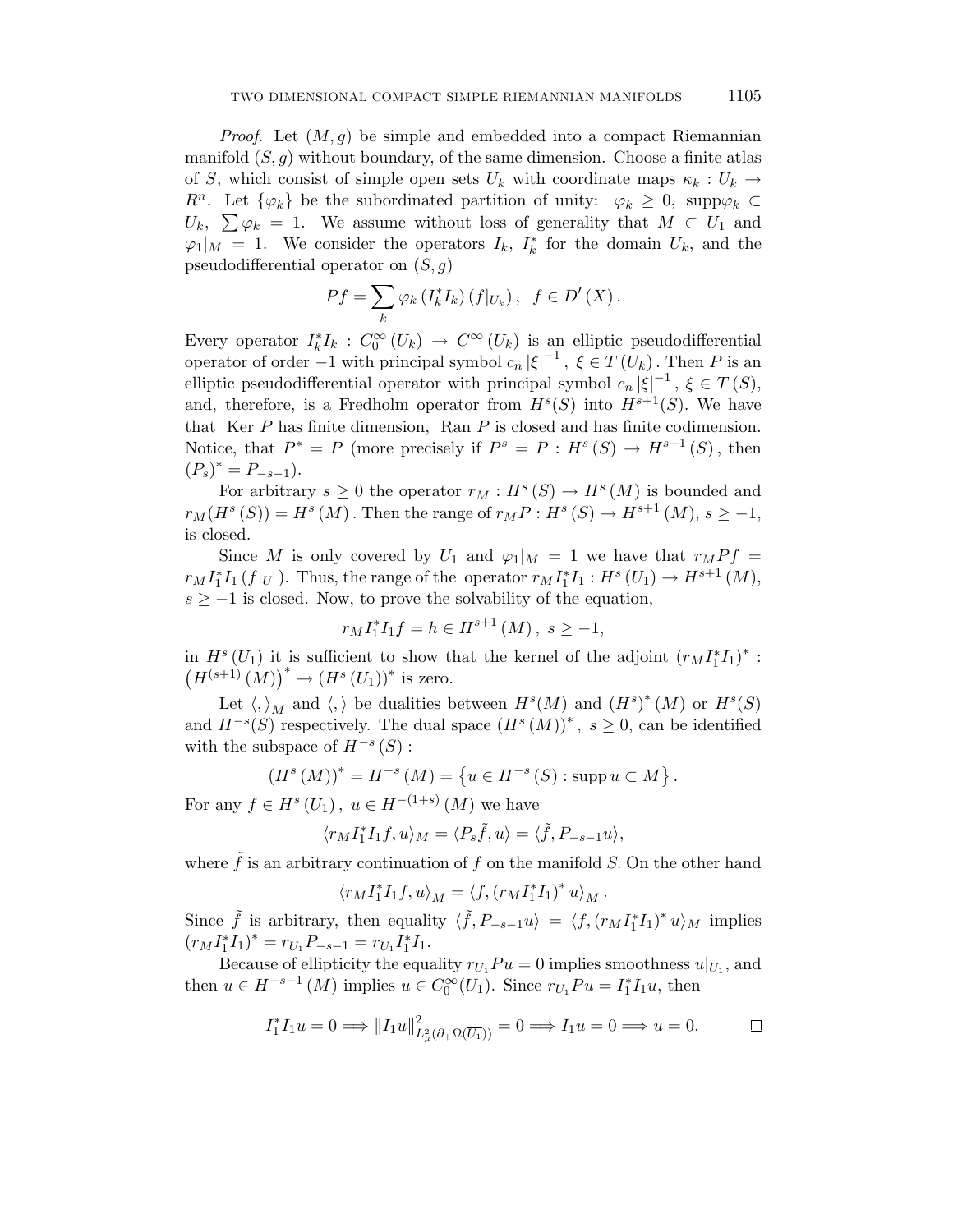Now we are ready to prove Theorem 1.4.

*Proof.* Let  $I, I_1$  be the geodesic X-ray transforms on *M* and  $\overline{U_1}$  respectively. From Theorem 3.1 it follows that for any  $h \in C^{\infty}(M)$  there exists  $f \in C^{\infty}(\overline{U_1})$ , such that  $r_M I_1^* I_1 f = h$ . Then  $u^f \in C^{\infty}(\Omega(U_1))$ . Let  $w = 2u_+^f|_{\partial_{+}\Omega(M)}$ , where  $u_+^f$  is the even part with respect to  $\xi$ . Then it easy to see that  $w_{\psi} = 2u_{+}^{f}|_{\Omega(M)}$  and  $I^*w = h$ . The function  $w \in C^{\infty}_{\alpha}(\partial_{+}\Omega(M))$  since  $w_{\psi} \in C^{\infty}(\Omega(M)).$  $\Box$ 

#### **4. Scattering relation and folds**

In this section we prove Lemma 1.1. As indicated before, we embed  $(M, g)$ into a compact manifold  $(S, g)$  with no boundary. Let  $(N, g)$  be an arbitrary neighborhood in  $(S, q)$  of the manifold  $(M, q)$ , such that any geodesic  $\gamma(x,\xi,t), (x,\xi) \in \Omega(N)$  intersects the boundary  $\partial N$  transversally. Then the length of the geodesic ray  $\tau$  is a smooth function on  $\Omega(N)$  and the map  $\phi$ :  $\partial\Omega(M) \to \partial_{-}\Omega(N)$ , defined by

(4.1) 
$$
\phi(x,\xi) = \varphi_{\tau(x,\xi)}(x,\xi), \quad (x,\xi) \in \partial\Omega(M),
$$

is smooth as well. Moreover it turns out  $\phi$  is a fold map with fold  $\partial_0\Omega(M)$ . This fact will be proved in the next theorem. Once this is proven Lemma 1.1 follows from [H, Th. C.4.4]. From the assumption  $A_+w \in C^{\infty}(\partial \Omega(M))$  we deduce the existence of a smooth function *v* on a neighborhood of the range  $\phi(\partial\Omega(M))$  such that  $w = v \circ \phi$ . Consider the function  $w_{\psi} = w \circ \alpha \circ \psi$ . Change notation  $\psi$  to  $\psi_M$ , keeping  $w_{\psi}$ . Denote by  $\psi_N$  the map, analogous to  $\psi_M$ ,

$$
\psi_N(x,\xi) = \varphi_{\tau(x,\xi)}(x,\xi), \quad (x,\xi) \in \Omega(N).
$$

Then  $w_{\psi} = v \circ \phi \circ \alpha \circ \psi_M$ . It easy to see, that  $\phi \circ \alpha \circ \psi_M = \psi_N|_{\Omega(M)}$ . Since the map  $\psi_N$  is smooth on  $\Omega(M)$ , then  $w_{\psi} \in C^{\infty}(\Omega(M))$ , i.e.  $w \in C^{\infty}(\partial_{+}\Omega(M))$ . Thus Lemma 1.1 is proven once we show that  $\phi$  is a fold.

THEOREM 4.1. Let  $(M, g)$  be a strictly convex, nontrapping manifold and *N* an arbitrary neighborhood of *M*, such that any geodesic  $\gamma(x,\xi,t)$ ,  $(x,\xi) \in$  $\Omega(N)$  intersects the boundary  $\partial N$  transversally. Then the map  $\phi$ , defined by (4.1) is a fold with fold  $\partial_0 \Omega(M)$ .

First we recall the definition of a Whitney fold.

Definition 4.1. Let *M*, *N* be  $C^{\infty}$  manifolds of the same dimension and let *f* : *M* → *N* be a  $C^{\infty}$  map with  $f(m) = n$ . The function *f* is a Whitney fold (with fold  $L$ ) at  $m$  if  $f$  drops rank by one simply at  $m$ , so that  $\{x; df(x)$  is singular  $\}$  is a smooth hypersurface near *m* and Ker  $(df(m))$ is transversal to  $T_m L$ .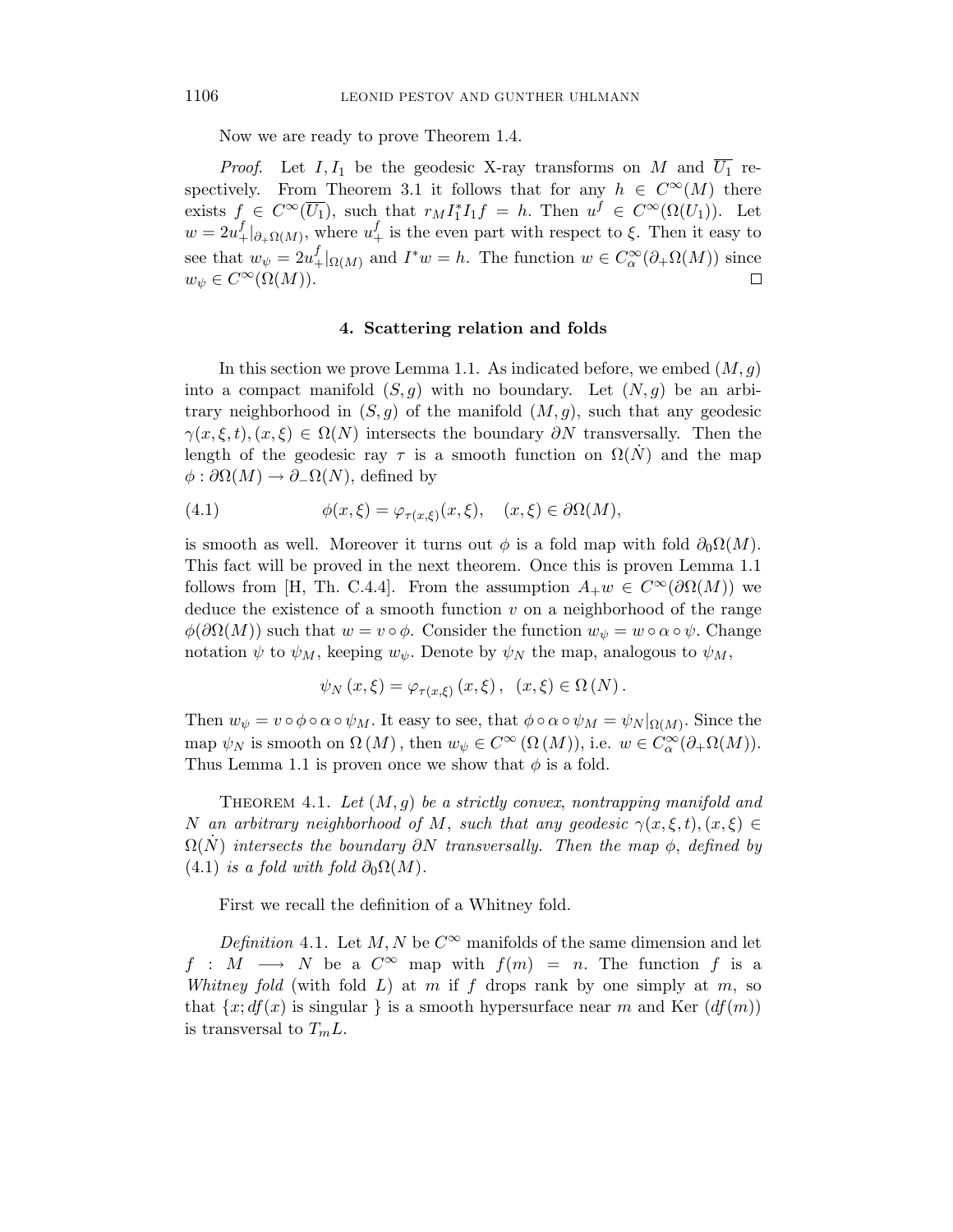Now we prove Theorem 4.1.

*Proof.* Firstly, notice that  $\partial_0 \Omega(M)$  is a smooth nonsingular hypersurface in *∂*Ω(*M*). It is given by the equation  $f(x, ξ) = (ξ, ν(x)) = 0, (x, ξ) ∈ ∂Ω(M)$ . It is easy to see that the map  $f'(x,\xi)$  at any point  $(x,\xi) \in \partial_0\Omega(M)$  is nonsingular.

If a submanifold  $\Sigma$  of the manifold M is locally given near a point m by equations  $h_k(x) = 0$ , then the vector  $X \in T_m(M)$  belongs to  $T_m(\Sigma)$  if and only if  $h'_k(m)(X) = 0$ .

Let us find  $T_{(x,\xi)}(\partial_0\Omega(M))$ , as a subspace in  $T_{(x,\xi)}(T(M))$ . Denote by  $\rho(x) =$  dist  $(x, \partial M)$  the distance to  $\partial M$  in M and smoothly continue it into  $N \setminus M$ . The submanifold  $\partial_0\Omega(M) \in T(M)$  is given by the three equations:  $\rho = 0$ ,  $|\xi| = 1$  and  $(\xi, \nabla \rho) = 0$ . Then, using (2.1) and  $\nabla \rho|_{\partial M} = \nu$  we have

$$
T_{(x,\xi)}(\partial_0 \Omega(M)) = \{ X \in T_{(x,\xi)}(T(M)) : (\nu(x), X_h) = 0, (\xi, X_v) = 0, (\nabla(\xi, \nu(x)), X_h) + (\nu, X_v) = 0 \}.
$$

Consider Ker  $\phi'(x,\xi)$  also as a subspace of  $T_{(x,\xi)}(T(M))$ . It easy to show that Ker  $\phi'(x,\xi)$  is 1-dimensional and generated by the vector  $(\xi,0)$  (i.e.  $X_h = \xi, X_v = 0$ ). Then this vector is transversal to  $T_{(x,\xi)}(\partial_0\Omega(M))$ , since  $(\nabla(\xi, \nu(x)), \xi) \neq 0$  if  $(\xi, \nu(x)) = 0$  given that  $\partial M$  is strictly convex. □

#### **5. The Hilbert transform and geodesic flow**

In this section we prove Theorem 1.5 from the introduction. Let *H* be the Hilbert transform as defined in (1.3). We have that *H* is a unitary operator in the space  $L_0^2(\Omega_x) = \{u \in L^2(\Omega_x) : u_0 = 0\},\$ 

$$
(u, v) = (Hu, Hv), \quad \forall u, v \in L_0^2(\Omega_x),
$$
  

$$
H^2(u) = -u, \quad \forall u \in L_0^2(\Omega_x).
$$

Clearly, all these properties remain the same if we change  $\Omega_x$  to  $\Omega(M)$ .

In order to prove Theorem 1.4 we need the following commutator formula which is valid for Riemannian manifolds of any dimension

LEMMA 5.1. Let *u* be a smooth function on the manifold  $\Omega^2(M)$  =  $\bigcup_{x \in M} \Omega_x^2$ ,  $\Omega_x^2 = \{(x, \xi, \eta) : \xi, \eta \in \Omega_x\}$ *. Then* 

(5.1) 
$$
\nabla \int_{\Omega_x} u(x,\xi,\eta) d\Omega_x(\eta) = \int_{\Omega_x} \nabla^{(2)} u(x,\xi,\eta) d\Omega_x(\eta),
$$

where  $\nabla^{(2)}$  under the integral sign in (5.1) denotes the horizontal derivative on  $\Omega^2(M)$ ,

$$
\nabla_j^{(2)} u(x,\xi,\eta) = (\frac{\partial}{\partial x^j} - \Gamma^i_{jk} \xi^k \partial_{i(\xi)} - \Gamma^i_{jk} \eta^k \partial_{i(\eta)}) u(x,\xi,\eta).
$$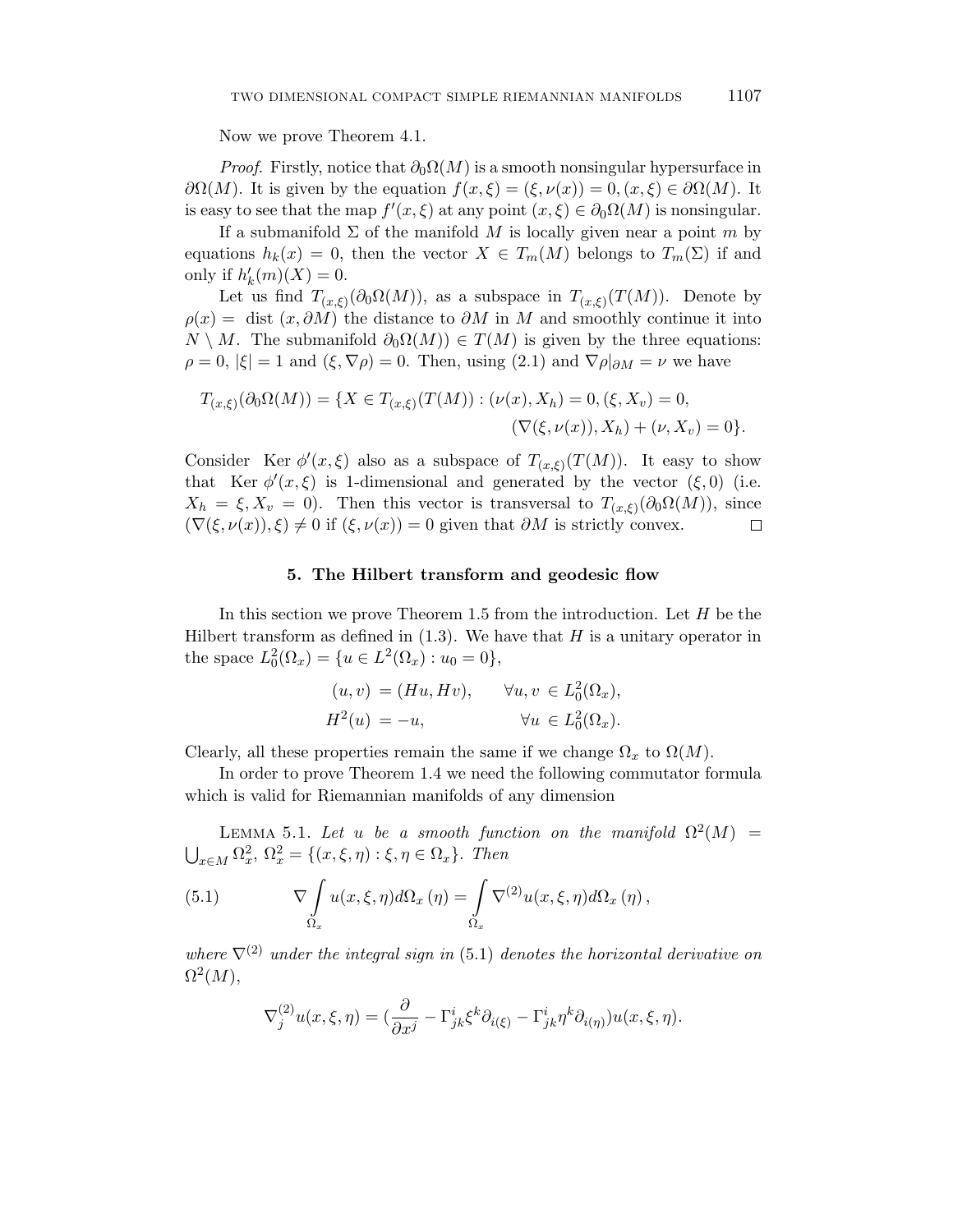Notice that the horizontal derivative can be defined on  $T(M) \times T(M)$  in a similar fashion to the case of  $T(M)$  in Section 2.

*Proof.* Let  $\varphi \in C_0^{\infty}(\mathbf{R}^+)$  be an arbitrary function. We define the function *v* on  $T^2(M)$  by

$$
v(x,\xi,\eta) = \varphi(|\eta|) u(x,\xi/|\xi|, \eta/|\eta|).
$$

Let us consider the integral

$$
S(x,\xi) = \int_{T_x(M)} v(x,\xi,\eta) dT_x(\eta).
$$

Identifying  $T_x(M)$  with  $R^n$  we have

$$
S(x,\xi) = \int_{R^n} v(x,\xi,\eta) \sqrt{\det g(x)} d\eta.
$$

Then

$$
\nabla_j S = \frac{\partial S}{\partial x^j} - \Gamma^i_{jk} \xi^k \frac{\partial S}{\partial \xi^i}
$$
  
= 
$$
\int_{R^n} \left( \frac{\partial v}{\partial x^j} - \Gamma^i_{jk} \xi^k \frac{\partial v}{\partial \xi^i} \right) \sqrt{\det g} d\eta + \int_{R^n} v \frac{\partial \ln \sqrt{\det g(x)}}{\partial x^j} \sqrt{\det g} d\eta.
$$

Since  $\partial \ln \sqrt{\det g} / dx^j = \Gamma_{jk}^k$  we rewrite the last integral in the form

$$
\int_{R^n} v \frac{\partial}{\partial \eta^k} \left( \Gamma^k_{jl} \eta^l \right) \sqrt{\det g} d\eta.
$$

Then

$$
\nabla_j S = \int\limits_{R^n} (\frac{\partial v}{\partial x^j} - \Gamma^i_{jk} \xi^k \frac{\partial v}{\partial \xi^i} - \Gamma^k_{jl} \eta^l \frac{\partial v}{\partial \eta^k}) \sqrt{\det g} d\eta.
$$

Since

$$
\left(\frac{\partial}{\partial x^j} - \Gamma^i_{jk}\xi^k \frac{\partial}{\partial \xi^i} - \Gamma^k_{jl}\eta^l \frac{\partial}{\partial \eta^k}\right)|\eta| = 0,
$$

then after changing to spherical coordinates we obtain

(5.2) 
$$
\nabla S(x,\xi) = \int_{0}^{\infty} \varphi(t) t^{n-1} dt \int_{\Omega_x} \nabla u(x,\xi,\eta) d\Omega_x(\eta).
$$

Now *S* in spherical coordinates is given by

(5.3) 
$$
S(x,\xi) = \int_{0}^{\infty} \varphi(t) t^{n-1} dt \int_{\Omega_x} u(x,\xi,\eta) d\Omega_x(\eta).
$$

We conclude  $(5.1)$  using  $(5.2)$ , $(5.3)$ .

 $\Box$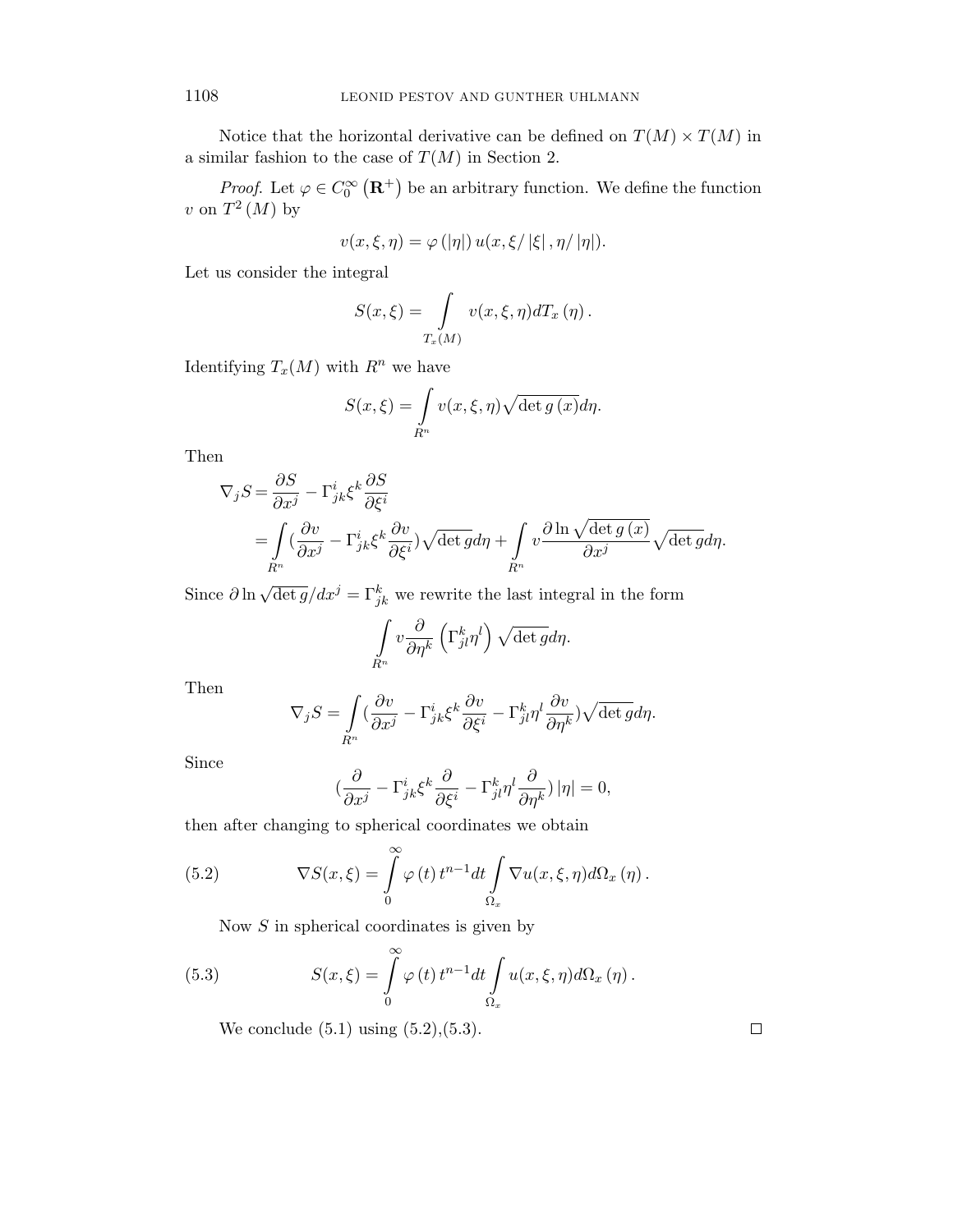Now we prove Theorem 1.5.

Proof. A straightforward calculation gives

$$
\nabla \frac{1 + (\xi, \eta)}{(\xi_{\perp}, \eta)} = 0
$$

and therefore we have

$$
\nabla H u(x,\xi) = \frac{1}{2\pi} \int_{\Omega_x} \frac{1 + (\xi,\eta)}{(\xi_{\perp},\eta)} \nabla u(x,\eta) d\Omega_x(\eta).
$$

For any pair of vectors  $\xi, \eta \in \Omega_x$  we have

$$
\eta = (\xi, \eta)\xi + (\xi_{\perp}, \eta)\xi_{\perp}, \eta_{\perp} = -(\xi_{\perp}, \eta)\xi + (\xi, \eta)\xi_{\perp}, \quad (\xi, \eta)^2 + (\xi_{\perp}, \eta)^2 = 1.
$$

Then

$$
\eta \frac{1 + (\xi, \eta)}{(\xi_{\perp}, \eta)} = \xi \frac{(\xi, \eta) + (\xi, \eta)^2}{(\xi_{\perp}, \eta)} + \xi_{\perp} (1 + (\xi, \eta))
$$
  
=  $\xi \frac{(\xi, \eta) + 1}{(\xi_{\perp}, \eta)} - \xi (\xi_{\perp}, \eta) + \xi_{\perp} (\xi, \eta) + \xi_{\perp}$   
=  $\xi \frac{1 + (\xi, \eta)}{(\xi_{\perp}, \eta)} + \xi_{\perp} + \eta_{\perp}.$ 

Thus

$$
H\mathcal{H}u = \mathcal{H}Hu + \mathcal{H}_{\perp}u_0 + (\mathcal{H}_{\perp}u)_0
$$

and Theorem 1.5 is proved.

Institute of Computational Mathematics and Mathematical Geophysics, Russian Academy of Sciences, Novisibirsk, Russia *Current address*: UGRA Research Institute of Information Technologies, Hanty-Mansiysk 628011, Russian Federation *E-mail address*: pestov@uriit.ru

University of Washington, Seattle, WA *E-mail address*: gunther@math.washington.edu

## References

- [An] Yu. E. Anikonov, *Some Methods for the Study of Multidimensional Inverse Problems for Differential Equations*, Nauka, Sibirsk Otdel., Novosibirsk (1978).
- [B] G. Beylkin, Stability and uniqueness of the solution of the inverse kinematic problem in the multidimensional case, *J. Soviet Math.* **21** (1983), 251–254.
- [BCG] G. BESSON, G. COURTOIS, and S. GALLOT, Entropies et rigidités des espaces localement symétriques de courbure strictement négative, *Geom. Funct. Anal.* **5** (1995), 731–799.
- [BG] I. N. Bernstein and M. L. Gerver, Conditions on distinguishability of metrics by hodographs, in *Methods and Algorithms of Interpretation of Seismological Information*, *Computerized Seismology* **13** (1980), Nauka, Moscow, 50–73 (in Russian).

 $\Box$